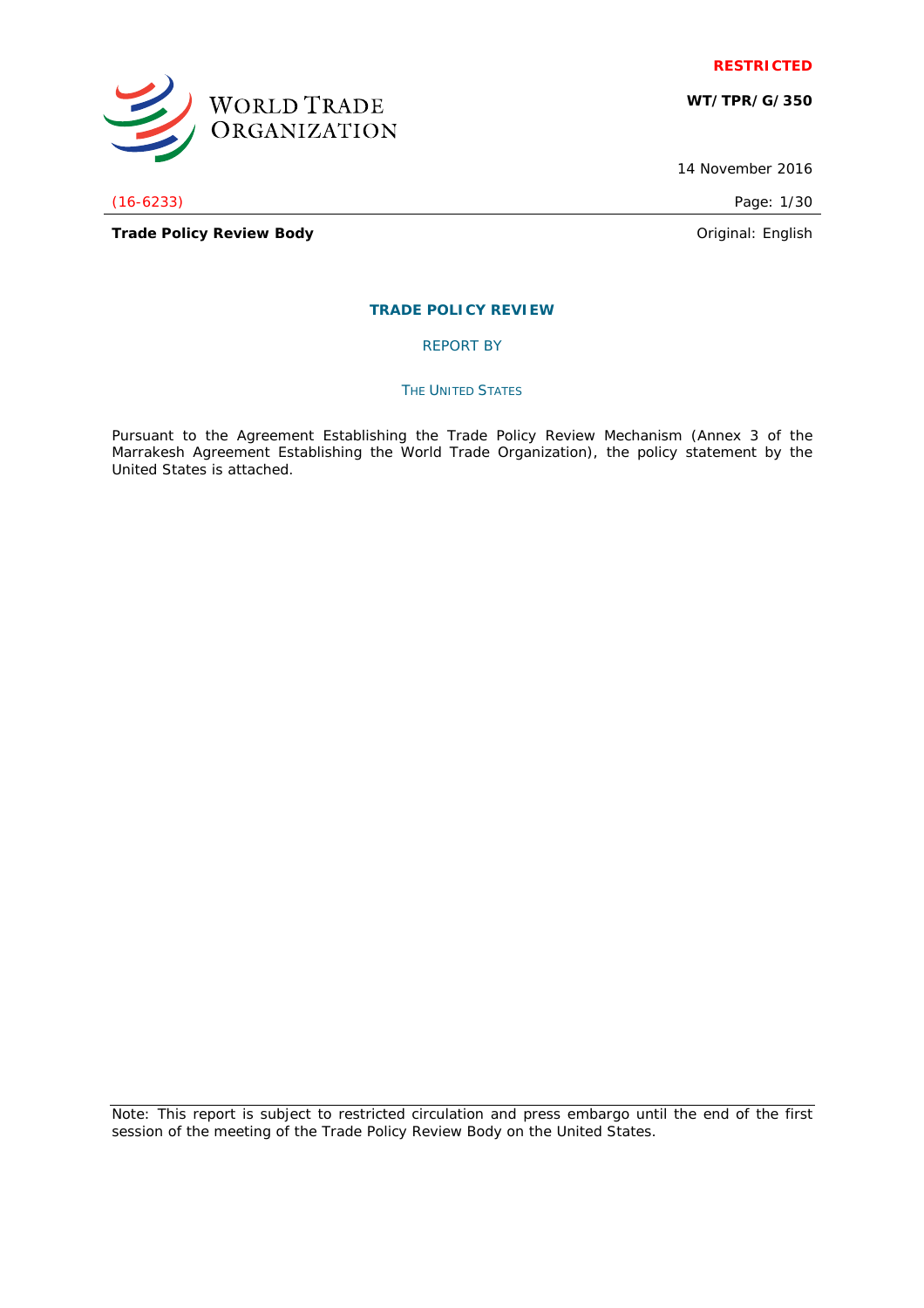# - 2 -

## **Contents**

| 1      |                                                                                    |  |
|--------|------------------------------------------------------------------------------------|--|
| 2      |                                                                                    |  |
| 2.1    |                                                                                    |  |
| 2.2    |                                                                                    |  |
| 2.3    |                                                                                    |  |
| 2.4    |                                                                                    |  |
| 2.5    |                                                                                    |  |
| 2.6    |                                                                                    |  |
| 2.7    |                                                                                    |  |
| 2.8    |                                                                                    |  |
| 2.9    |                                                                                    |  |
| 3      | OPENNESS AND ACCOUNTABILITY: BUILDING SUPPORT FOR TRADE  9                         |  |
| 3.1    |                                                                                    |  |
| 3.2    |                                                                                    |  |
| 3.3    |                                                                                    |  |
| 3.3.1  | Tier I: President's Advisory Committee on Trade Policy and Negotiations (ACTPN) 11 |  |
| 3.3.2  |                                                                                    |  |
| 3.3.3  |                                                                                    |  |
| 3.4    |                                                                                    |  |
| 3.4.1  |                                                                                    |  |
| 3.4.2  | Meetings of state and local associations and local chambers of commerce  12        |  |
| 3.4.3  |                                                                                    |  |
|        |                                                                                    |  |
| 4.1    |                                                                                    |  |
| 4.2    |                                                                                    |  |
| 4.2.1  |                                                                                    |  |
| 4.2.2  | .14                                                                                |  |
| 4.2.3  |                                                                                    |  |
| 4.2.4  |                                                                                    |  |
| 4.2.5  |                                                                                    |  |
| 4.2.6  |                                                                                    |  |
| 4.2.7  |                                                                                    |  |
| 4.2.8  |                                                                                    |  |
| 4.2.9  |                                                                                    |  |
| 4.2.10 |                                                                                    |  |
| 4.3    |                                                                                    |  |
| 4.3.1  |                                                                                    |  |
| 4.3.2  |                                                                                    |  |
| 4.3.3  |                                                                                    |  |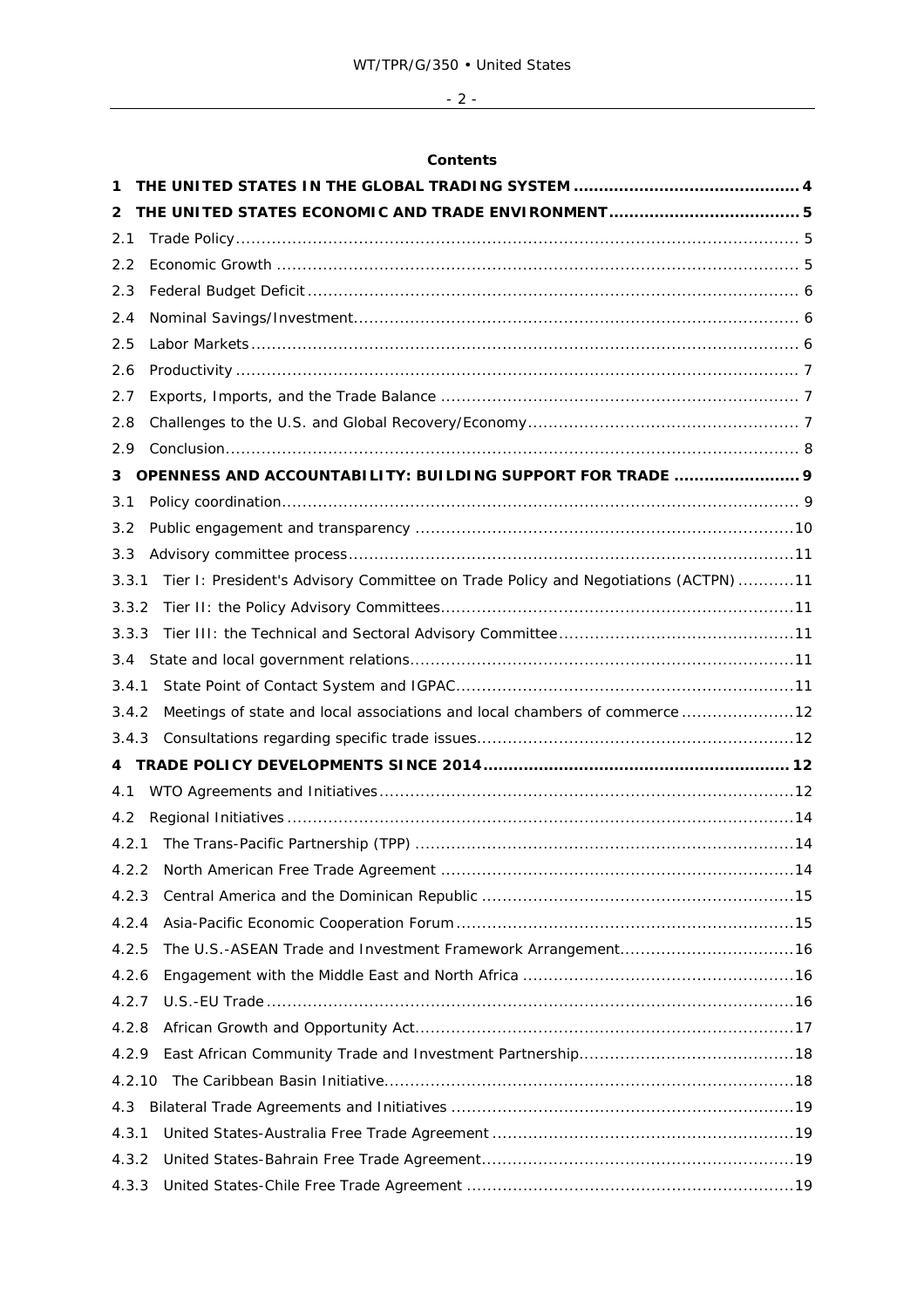| 4.3.4 |        |                                                                |  |
|-------|--------|----------------------------------------------------------------|--|
| 4.3.5 |        |                                                                |  |
| 4.3.6 |        |                                                                |  |
| 4.3.7 |        |                                                                |  |
| 4.3.8 |        |                                                                |  |
| 4.3.9 |        |                                                                |  |
|       | 4.3.10 | United States-Panama Trade Promotion Agreement (Panama TPA) 22 |  |
|       | 4.3.11 |                                                                |  |
|       | 4.3.12 |                                                                |  |
| 5     |        |                                                                |  |
| 6     |        |                                                                |  |
| 6.1   |        |                                                                |  |
| 6.2   |        |                                                                |  |
| 6.3   |        |                                                                |  |
| 6.4   |        |                                                                |  |
| 7     |        |                                                                |  |
| 8     |        |                                                                |  |
| 9     |        |                                                                |  |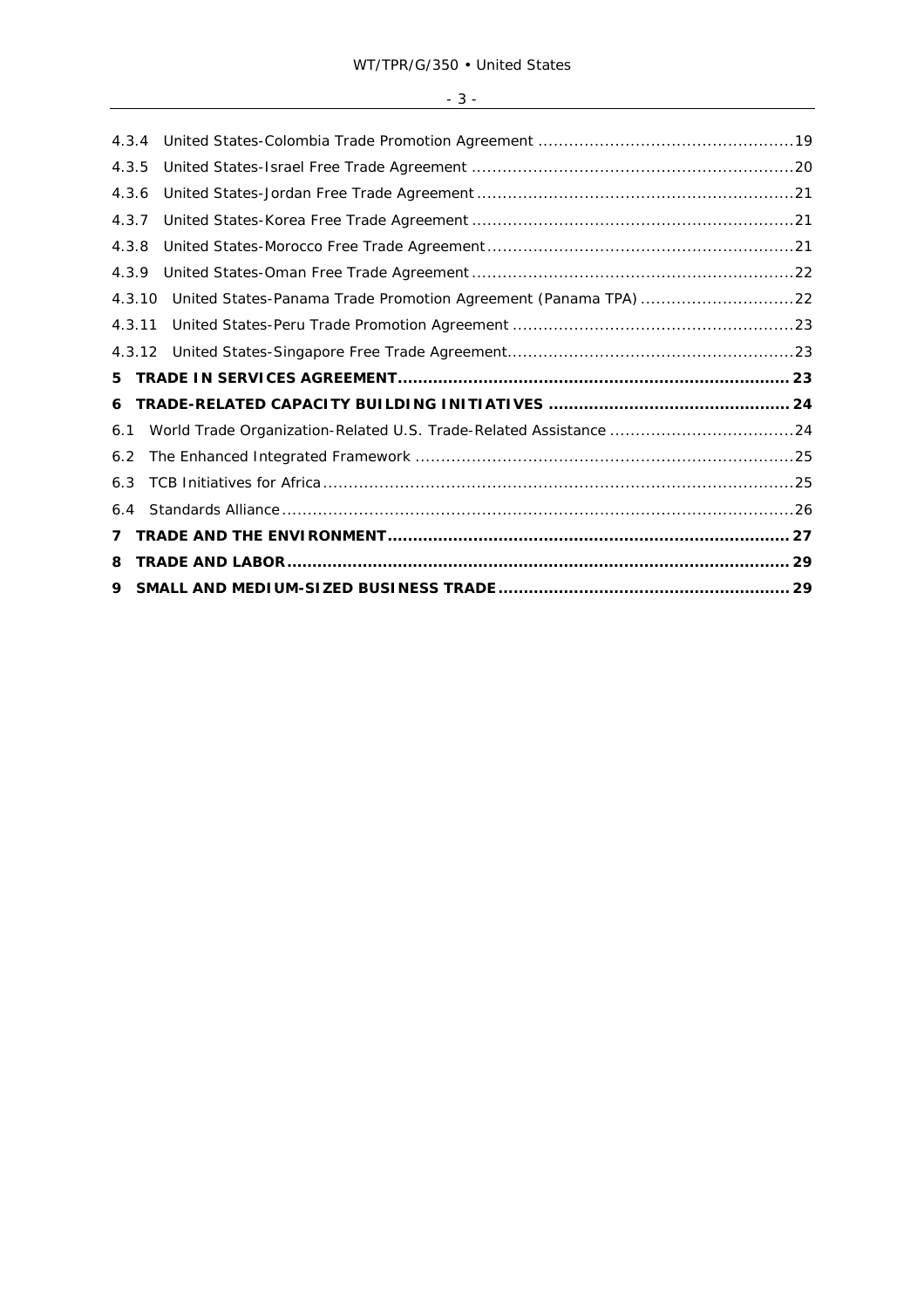#### **1 THE UNITED STATES IN THE GLOBAL TRADING SYSTEM**

1.1. As the United States Government undergoes its thirteenth Trade Policy Review-more than any other WTO Member-the United States remains committed to an ambitious trade and investment strategy to create and sustain jobs and promote economic growth and development. Recognizing that trade has made and continues to make a powerful contribution in expanding the global economy, the United States aims to create momentum for market-opening measures that increase economic opportunities and support jobs through exports by encouraging a strong rules-based international trading system, and bolstering international trade relationships.

1.2. The WTO has long been a vital aspect of the United States' trade and investment policy, given its important function in setting the rules that govern the global trading system. The WTO provides opportunities to further liberalize global trade, strengthen the multilateral rules-based trading system, enforce global trade rules, and serve as an important bulwark against protectionism.

1.3. In addition to supporting the expansion of WTO Membership and playing a proactive role in market-opening negotiations, including the plurilateral Environmental Goods Agreement, the United States will continue to promote and strengthen the WTO's existing core functions. This includes the day-to-day activities of the WTO committees, working groups, and councils (including DSB supervision of the dispute settlement mechanism). These institutional structures are critical to promoting transparency in WTO Members' trade policies, and they provide essential fora for monitoring and resisting protectionist pressures. By working together, WTO Members can build upon efforts to revitalize the WTO and ensure that the institution remains well-equipped to drive future economic growth and development. The United States will also utilize the WTO's network of committees to consider emerging challenges, such as state-owned enterprises, electronic commerce, food security, and regulatory trade barriers.

1.4. More broadly, the United States will appropriately utilize every available policy tool – and will continue to develop new tools – to pursue the most efficient and productive pathways to expand trade and foster economic growth, consistent with WTO rules. In February 2016, the United States and our 11 partners signed the Trans-Pacific Partnership (TPP) Agreement to open markets and raise standards in the world's fastest growing region. The United States also made significant progress in negotiating the Transatlantic Trade and Investment Partnership (T-TIP) and the Trade in Services Agreement (TiSA). Progress with the European Union toward a T-TIP agreement is expected to further strengthen the world's largest trade relationship, while TiSA promotes fair and open competition in the service sectors of participating countries.

1.5. Robust trade enforcement across the spectrum of goods and services remains a central pillar of U.S. trade policy. For more than two decades, the WTO dispute settlement system has proven valuable to Members as an important venue for the discussion and adjudication of disputes with our trading partners. The United States' enforcement priorities seek to target the most commercially and systemically-significant challenges facing U.S. workers and businesses, including emerging issues with implications for the rules-based global trading system. Vigorous work by the Office of the U.S. Trade Representative (USTR) and sister U.S. agencies, including the Departments of Agriculture, Commerce, State, Treasury, and others, helps ensure that trade agreements yield the maximum benefits in terms of ensuring market access for Americans, promoting respect for international obligations, and creating a fair, open, and predictable trading environment. Ensuring full implementation of U.S. trade agreements remains one of the United States' strategic priorities.

1.6. The United States will continue its vigilant trade enforcement efforts at the WTO, while also monitoring and enforcing commitments in our bilateral, plurilateral, and regional trade agreements, to maintain a level playing field and promote a rules-based international trading system. The United States remains committed to working with its trading partners to create a global trading system in which markets are open, intellectual property is protected, innovation is promoted, electronic commerce and the global digital economy grow, agricultural and industrial regulations are based on science, transparent rules and regulations are applied without discrimination, and high environmental and labor standards are respected.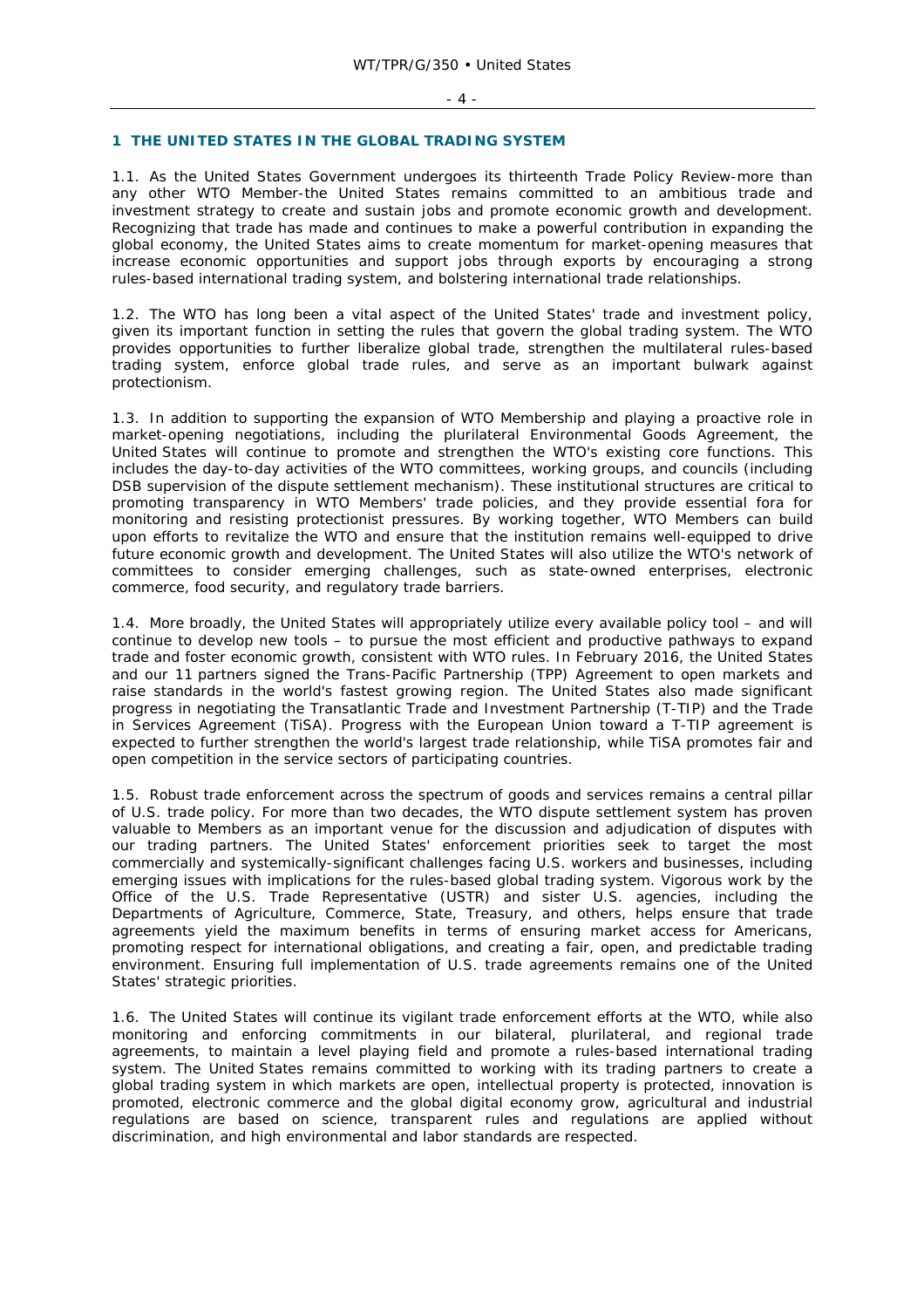1.7. Trade is a key component in efforts to achieve the broad-based economic growth necessary to drive development, economic growth, and recovery in low-income economies and countries transitioning away from conflict and natural disasters. Many such countries, including some of the United States' near neighbors, rely on the American market for export revenue, employment, and rural income. Recognizing the role that trade policies can serve in helping to alleviate poverty, therefore, the United States has continued to partner with some of the world's least-advantaged economies in order to promote trade as a tool for poverty reduction. In 2015, the United States renewed the Generalized System of Preferences, secured a ten-year renewal of the African Growth and Opportunity Act, and extended trade preferences for Haiti to 2025. In 2016, the U.S. Congress approved a new trade preference program that would grant duty-free treatment to certain specified products from Nepal to help its ongoing economic recovery efforts following earthquakes last year.

1.8. Looking at the historical record, it is clear that while trade alone cannot solve every development challenge, open markets are a necessary part of any successful and sustainable development strategy. Thus, the U.S. trade agenda brings traditional policy tools into the 21<sup>st</sup> century and offers a more comprehensive look at development. Many regions of the developing world hold considerable potential for economic growth, and the United States will continue to explore new ways to partner with those countries to harness the power of trade as an engine of growth and prosperity.

#### **2 THE UNITED STATES ECONOMIC AND TRADE ENVIRONMENT**

#### **2.1 Trade Policy**

2.1. The WTO remains the critical forum for liberalizing multilateral trade, strengthening the multilateral rules-based trading system and enforcing global trade rules, and serves as an important defense against protectionism. The United States is committed to preserving and enhancing the WTO's role. With roughly 80% of the world's economy and 95% of the world's population living outside the United States, the United States is committed to opening foreign markets through negotiating trade agreements, whether multilateral, regional, bilateral, or plurilateral, as well as maintaining the integrity of existing trade agreements and enforcing U.S. rights under those agreements.

2.2. Trade liberalization has benefited both the United States and the rest of the world by providing more affordable goods and services, raising living standards, fueling economic growth, and supporting good jobs. Reducing barriers to worldwide trade also offers greater product variety, enhances product quality, and increases innovation. All countries can gain from trade when we all focus on opening markets and playing by the rules of our WTO-based multilateral trading system.

2.3. In 2015, U.S. goods and services exports supported an estimated 11.5 million jobs in the United States alone, including more than one in four jobs in the manufacturing sector. These export-oriented jobs pay on average up to 18% higher wages than the national average. Imports helped expand purchasing power in the United States, widen choice for American consumers, provide valuable intermediate inputs into U.S. production, and increase U.S. competitiveness. Roughly half of U.S. imports in 2015 were intermediate inputs.

2.4. The United States maintains one of the world's most open trade regimes, with the current U.S. simple average tariff at 3.5% on a bound basis under the WTO. When FTAs, GSP, and other tariff preferences are taken into account, the U.S. trade-weighted average tariff is 1.5% on an applied basis. By comparison, simple average tariffs in our top five trading partners range from 4.2% to 9.6% and trade-weighted average tariffs range from 2.1% to 5.0%. In 2015, 50% of MFN imports and nearly 70% of all U.S. imports (including under preference programs) entered the United States duty free. U.S. service markets are open to foreign providers and U.S. regulatory processes are transparent, accessible, and open to public input.

#### **2.2 Economic Growth**

2.5. During the period under review, the United States continued to grow. U.S. real gross domestic product (GDP) increased by 2.4% in 2014 and 2.6% in 2015. For the first half of 2016, real GDP is up 1.0%, on an annual basis. The slowdown in growth in the first half of 2016 from the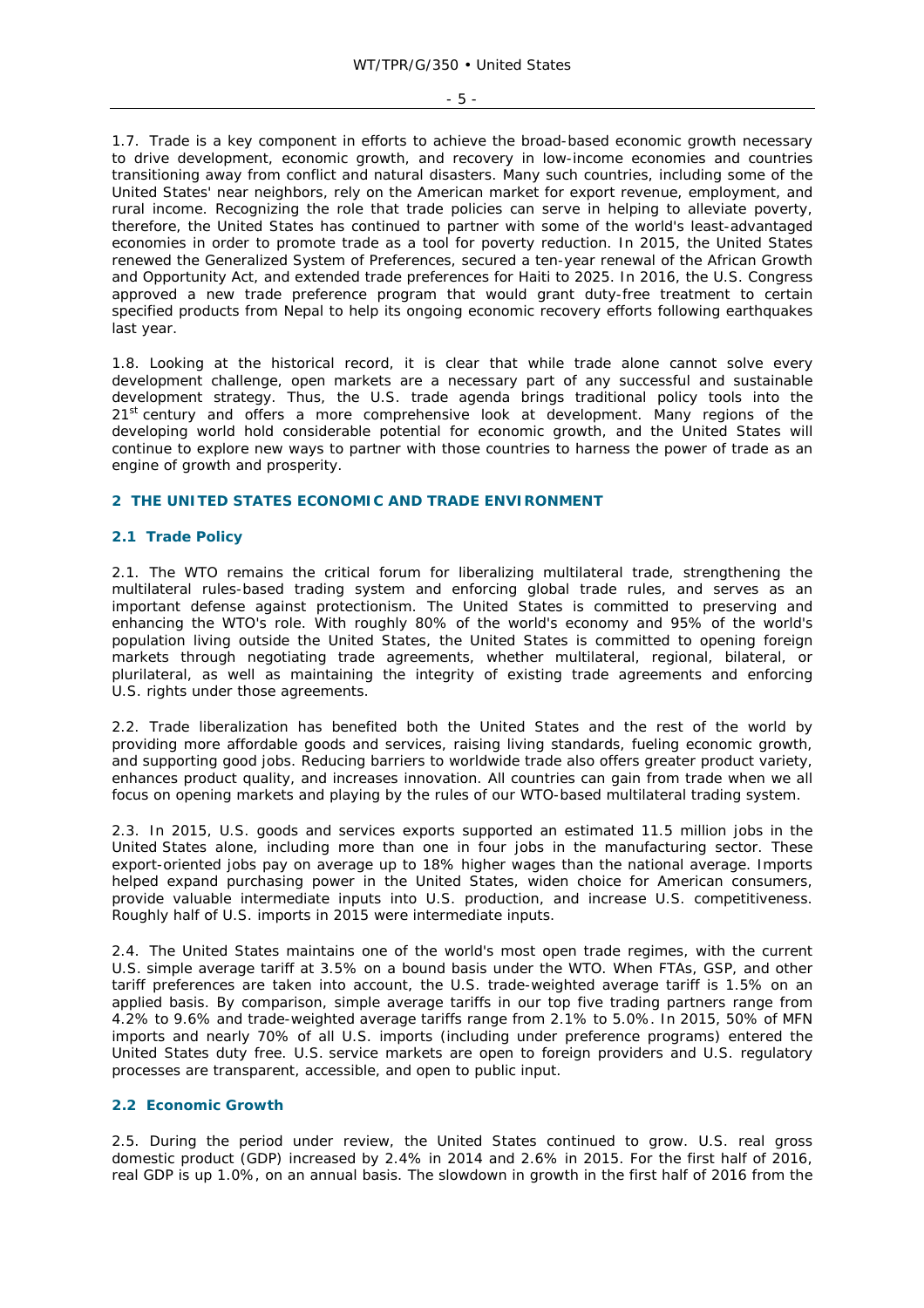- 6 -

previous years is attributable to a drawdown of inventories, as well as fixed business investment (particularly in mining and oil and gas). The Administration is projecting real GDP growth of 1.9% for 2016, and 2.5% and 2.4% for 2017 and 2018, respectively. Since the end of the recession in the 2<sup>nd</sup> quarter of 2009 through the 2<sup>nd</sup> quarter of 2016, U.S. GDP has increased at an annual rate of 2.1%.

2.6. The primary contributor to real growth since 2014 has been consumer spending. Personal consumption expenditures, which account for nearly 70% of U.S. GDP, increased 2.9% in 2014, 3.2% in 2015, and 3.0%, on an annual basis, for the first half of 2016. Consumer spending has contributed roughly three quarters of the increase in U.S. real GDP since the end of the recession. Business fixed investment (nonresidential) increased 6.0% in 2014 and 2.1% in 2015, but declined by 1.3%, on an annual basis, for the first half of 2016  $(4<sup>th</sup>$  quarter 2015 to 2<sup>nd</sup> quarter 2016). U.S. real exports of goods and services increased 4.3% in 2014, but have exhibited little growth since then, up 0.1% in 2015 and up 0.5% on an annual basis for the first half of 2016  $(4<sup>th</sup>$  quarter 2015 to 2<sup>nd</sup> quarter 2016). Real imports, which subtract from economic growth on an accounting basis, increased by 4.4% in 2014 and 4.6% in 2015, but have declined by 0.2% on an annual basis so far in 2016 ( $4^{\text{th}}$  quarter 2015 to  $2^{\text{nd}}$  quarter 2016). U.S. government expenditures decreased 0.9% in 2014, but increased 1.8% in 2015, before remaining roughly the same through the first half of 2016 on an annual basis ( $4<sup>th</sup>$  quarter 2015 to  $2<sup>nd</sup>$  quarter 2016).

#### **2.3 Federal Budget Deficit**

2.7. The Federal budget deficit has declined significantly over the period under review in both absolute terms and relative to GDP. The budget deficit dropped from US\$679.5 billion (4.1% of GDP) in fiscal year 2013 to US\$484.6 billion (2.8% of GDP) in fiscal year 2014, and to US\$438.4 billion (2.5% of GDP) in fiscal year 2015. The federal deficit in fiscal year 2015, at 2.5% of GDP, was the lowest level since 2007 and about one quarter of the 9.8% of GDP deficit recorded in 2009, the most rapid sustained reduction since just after World War II. The 2015 deficit as a share of GDP was also well below the average over the last 40 years. According to the *Mid-Session Review of the FY2017 Budget*, the federal budget deficit is projected to increase to US\$615.8 billion (3.3% of GDP) in FY2016, then decline to US\$503.5 billion (2.6% of GDP) in FY2017. The deficit is estimated to average 2.6% of GDP from FY2018 through FY2026. The debt-to-GDP ratio is projected to peak at 77.1% in FY2017 and then begin to decline, falling to 73.0% of GDP by FY2026 (equivalent to its FY2013 level). The progress in reducing the deficit as a share of GDP reflects both the stronger U.S. economy and the deficit reduction plan put into place by the United States.

## **2.4 Nominal Savings/Investment**

2.8. U.S. gross saving as a percentage of gross national income has continued to grow in recent years following the recession. After dropping to a low of 14.3% in 2009 (from a peak of 21.1% in 1998), it has increased for the past six years reaching 18.6% in both 2014 and 2015, the period under review. The increase in gross saving of US\$396 billion between 2013 and 2015 was due to an increase in household and institution saving of US\$208 billion as well as government saving of US\$119 billion. Deleveraging by households continued during the period under review as the personal savings rate increased from 5.0% in 2013 to 5.6% in 2014 and 5.8% in 2015. While these rates were below the post-recession peak of 7.6% in 2012, they were more than double the low of 2.5% reached in 2005. U.S. gross investment increased by US\$371 billion between 2013 and 2015, 93% the increase in U.S. gross saving.

#### **2.5 Labor Markets**

2.9. U.S. employment continued to increase during the period under review, up 7.2 million between December 2013 and August 2016 (up 3.0 million between December 2013 and December 2014, up 2.7 million between December 2014 and December 2015, and up 1.5 million between December 2015 and August 2016). U.S. employment has increased by 14.9 million between the trough in February 2010 and August 2016, and private employment has increased for 77 of the past 78 months, up 15.1 million in all. Manufacturing employment has also increased, up over 828 thousand since February 2010, up six straight years (longest streak since 1990s), and accounted for one in 11.5 U.S. non-farm jobs in 2015. Thus far in 2016 however, it is down 39 thousand jobs. Service-providing industries (including government) employed 86% of all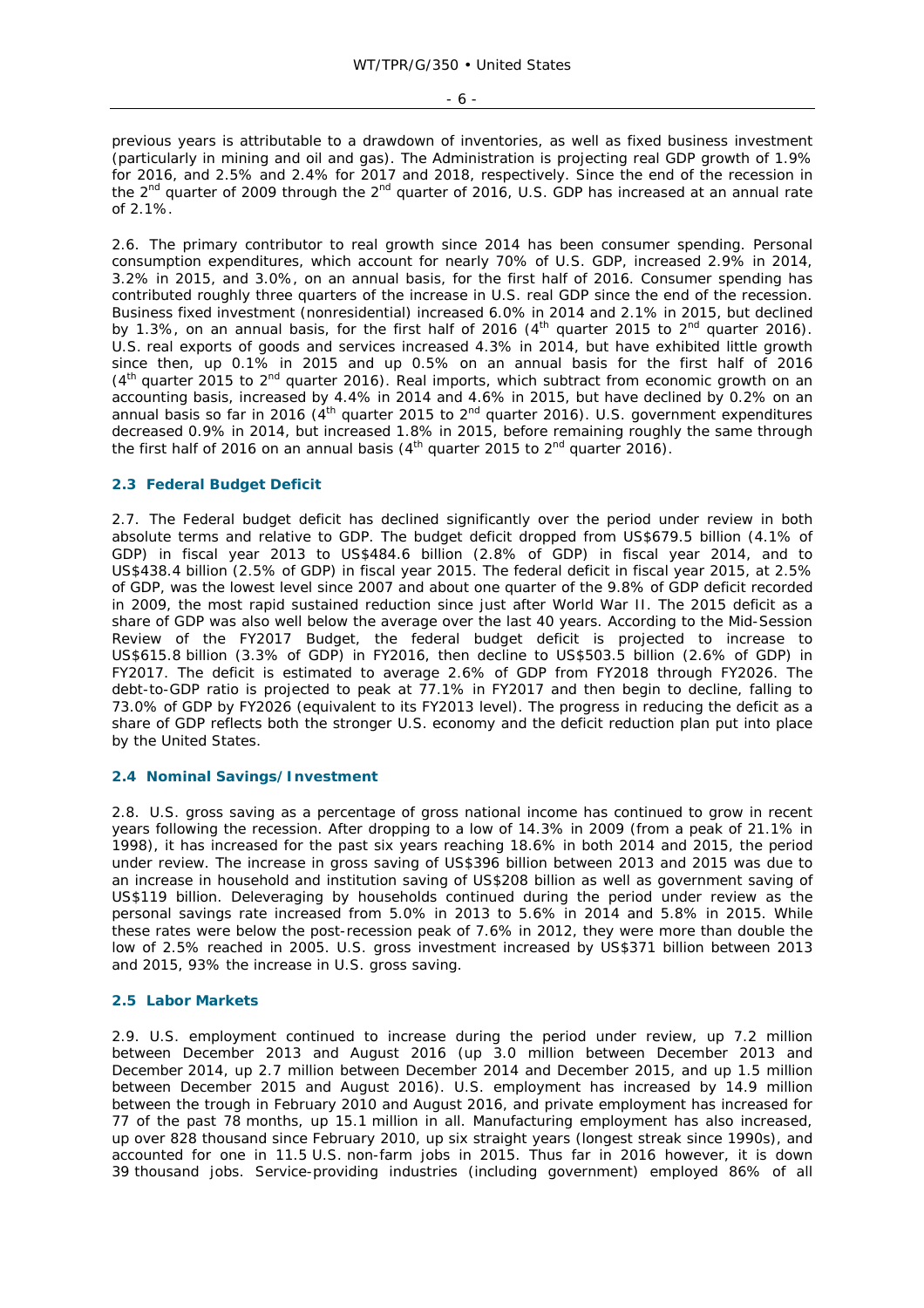- 7 -

U.S. non-farm workers in 2015, and services jobs are up 12.9 million since February 2010. With the improvement in U.S. employment during this period, the unemployment rate has also declined, dropping from a high of 10.0% in October 2009 to 4.9% in August 2016. Since December 2013, the unemployment rate has declined by 1.8 percentage points.

2.10. Although the labor market continues to improve, the recovery is still not complete. Labor force participation has remained constant at 62.8%, the same rate as in October 2013, though down from the 67.3 percent rate in April 2000. The number of workers working part time for economic reasons remains elevated. Also, the United States faces long run downward pressure on the labor force participation rate due to the aging of the population. The participation rate fell more quickly than demographics alone would imply during the recession, though, suggesting more labor market slack. More recently, the participation rate has remained roughly constant since October 2013 as the downward demographic trend was offset by a strengthening economy pulling people into the labor force. Labor compensation has started to increase. Real hourly wages are up 1.3% over the 12 months ending in August 2016, and nominal wages have grown 2.8% at an annual rate so far this year. Real median household income in the United States increased 5.2% in 2015, the first annual increase in median household income since 2007, the year before the recession.

## **2.6 Productivity**

2.11. Labor productivity, as measured by output per hour worked, grew by 1.7% between 2013 and 2015 (up 0.8% in 2014 and up 0.9% in 2013). Although low, this compares favourably to growth in the earlier period, up 1.3% between 2011 and 2013. However, productivity has declined more recently, down 0.4% over the last four quarters, reflecting faster growth in total hours worked than in output. Low productivity growth in recent years has been a global phenomenon affecting nearly all advanced economies, although the United States has had the strongest productivity growth of any G-7 economy in the last decade. The slowdown in labor productivity in the United States and elsewhere is mostly due to the shortfall in investment.

## **2.7 Exports, Imports, and the Trade Balance**

2.12. Nominal U.S exports of goods and services, on a balance of payments basis, increased by 3.6% in 2014, then declined by 4.9% in 2015. Thus far in 2016 through August, U.S. exports were down 4.1%. Similar to exports, nominal U.S. imports of goods and services grew in 2014 (by 4.0%), and declined in 2015 (down 3.7%) and thus far in 2016 (down 3.6%). The slowdown in U.S. trade can be attributed, in part, to slow economic growth abroad, lower commodity prices, and the stronger dollar. As a share of nominal GDP, U.S. goods and services exports increased to record levels of nearly 14% from 2011 to 2014 before dropping to 12.5% in 2015. U.S. goods and services imports decreased from 17.2% of GDP in 2011 to 15.3% of GDP in 2015.

2.13. The United States was the recipient of 19.1% of goods and services exports from the rest of the world (excluding intra-European Union exports) in 2015. The United States supplied 15.5% of goods and services imports to the rest of the world (excluding intra-EU imports).

2.14. During the period under review, the U.S. goods and services trade deficit with other countries (on a national income and product accounts basis) increased by 6.1% from US\$492 billion in 2013 (2.9% of U.S. GDP) to US\$522 billion in 2015 (still at 2.9% of U.S. GDP). Excluding the recession year of 2009, the trade deficit in 2015 was at its lowest level since 1999 as a share of GDP. The U.S. deficit in 2015 was significantly down from its all-time high of US\$771 billion, or 5.6% of GDP, in 2006.

#### **2.8 Challenges to the U.S. and Global Recovery/Economy**

2.15. In the United States, per-capita GDP fell 5.5% from peak to trough during the Great Recession, which is the worst economic crisis since the Great Depression. Yet by the fourth quarter of 2013, per-capita GDP had recovered to pre-crisis levels, and in the second quarter of this year was 3% above its pre-crisis peak. The unemployment rate today is 4.9%, below its pre-recession average of 5.3%, and real wages are rising. Overall, the current U.S. economic recovery has outpaced both recoveries from earlier financial crises in the United States and the recent experience of many other countries—in part because of a combination of a large initial fiscal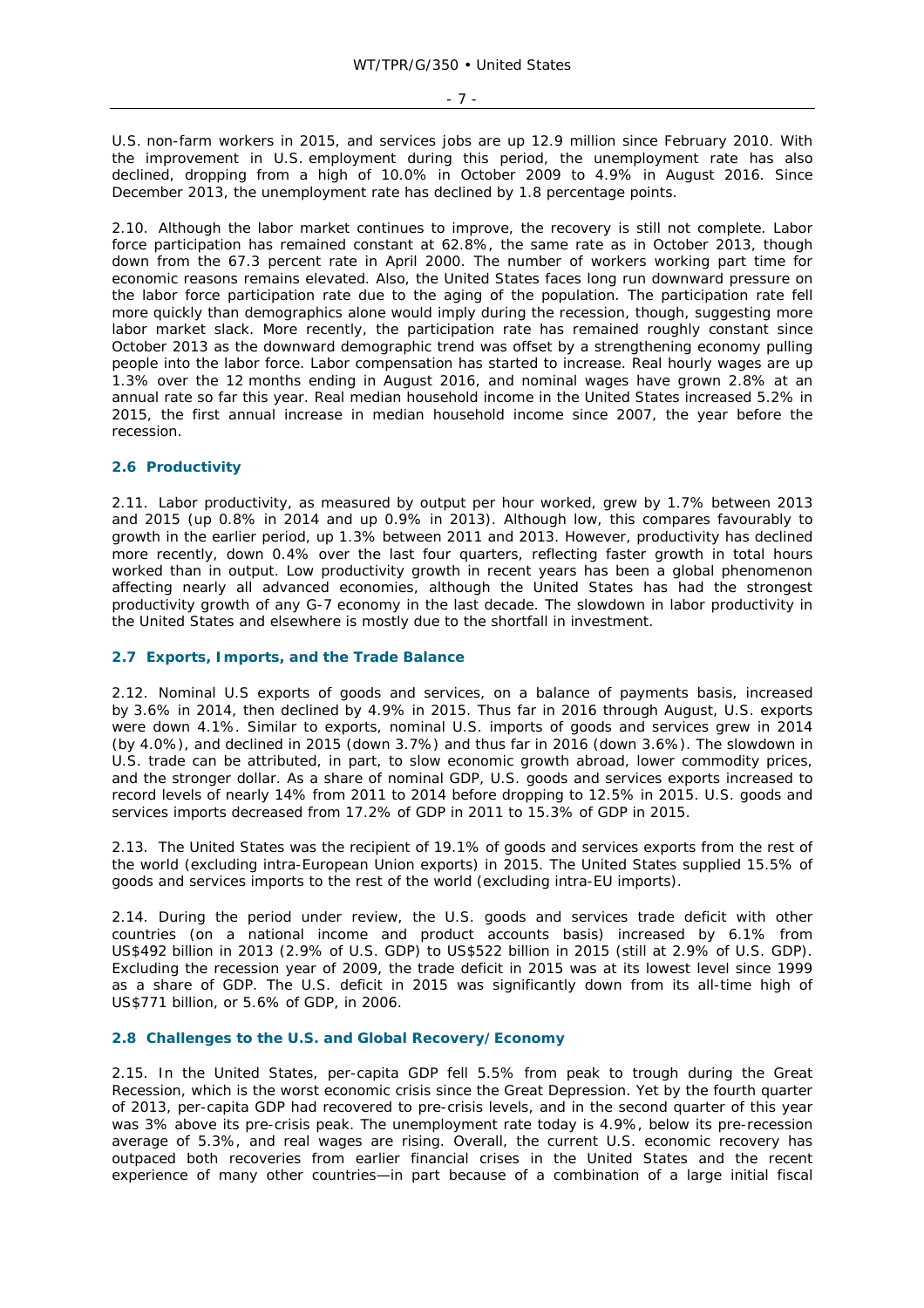$- 8 -$ 

expansion, consistently vigorous accommodative monetary policy, and an aggressive financial accounting, clean-up, and liquidity assistance through programs such as the Troubled Asset Relief Program, the Hardest-Hit Fund, the Term Auction Facility, and Dodd-Frank reforms.

2.16. Nine years after the onset of the crisis, the world economy is growing, and the advanced economies have made significant progress in recovering, but this process has been uneven. Unusually high unemployment rates in some European countries and some continued labor market slack elsewhere persist, and many emerging markets are still struggling with the effects of last year's precipitous drop in commodity prices. Longer-run supply challenges, in the form of lower productivity and investment growth, have also been pervasive across all of the advanced economies.

2.17. A key challenge to the global recovery is the slowdown in productivity growth. In 30 of 31 advanced economies productivity slowed from 1995-2005 compared with 2005-2015. The slowdown began before the Great Recession, so this slowdown is not simply a function of the financial crisis. While the United States has had faster productivity growth than the other G-7 economies, productivity in the United States remains well below trend. Productivity is an important driver of employment, wages, and investment; long term growth will be dependent on a productivity recovery. While the United States has seen recent gains in employment and wages, business fixed investment (BFI) has been weak. This weak investment has itself contributed to the productivity slowdown as capital services per worker have declined in the last five years. The United States is not unique in this experience, as investment has fallen across the world as global demand weakened. The negative impact of declining oil prices on BFI has largely already had its impact, and expectations are generally for an increase in BFI in the second half of the year. Overall investment was also hit in the first part of the year by declines in inventory investment, which is not expected to continue into the second half of the year.

2.18. All of these factors have led to repeated downgrades in global growth prospects forecasted by the OECD and the IMF, with warnings that growth that is too low for too long may result in a low-growth trap. The slowdown presents headwinds to the U.S. economy, evident in the slowdown in U.S. export growth, but to the degree that subdued investment results in continued lower productivity growth and a smaller future capital stock, it may also result in lower potential growth in the future.

2.19. The current account balance provides another way to examine the relative strengths and weaknesses in demand in the global economy. Countries that produce more than they consume and invest (net exporters) may have weaker aggregate demand than those whose demand exceeds production (net importers). After running a sizable current account deficit from 2003-7, the U.S. current account balance as a share of GDP narrowed to under 3% in 2009 and has remained there since, hitting a 14-year low in 2014. Despite this substantial progress, the United States still runs a larger current account deficit than its sustainability target as estimated by the IMF; in part, reflecting the relative strength of U.S. demand compared with the rest of the world. China, Japan, and the euro area – especially Germany – all have larger current account surpluses than either their most recent IMF sustainability targets, current account norms, or both.

2.20. In short, various parts of the world economy are growing slowly, and likely too slowly. The U.S. economy is not a large enough share of the world economy, nor can it grow fast enough, to solely support world growth. Both the OECD and the IMF have advocated coordinated policies to boost growth, including public investment in infrastructure and research and development, as well as structural reforms, warning of the risks inherent if low global growth persists.

## **2.9 Conclusion**

2.21. The WTO rules-based system has proved its value in supplying the framework of rules, rights, and obligations; the United States remains firmly committed to this institution. The United States looks to work with other members to achieve further significant liberalization and expansion of world trade through the WTO, which will benefit both developing and developed countries.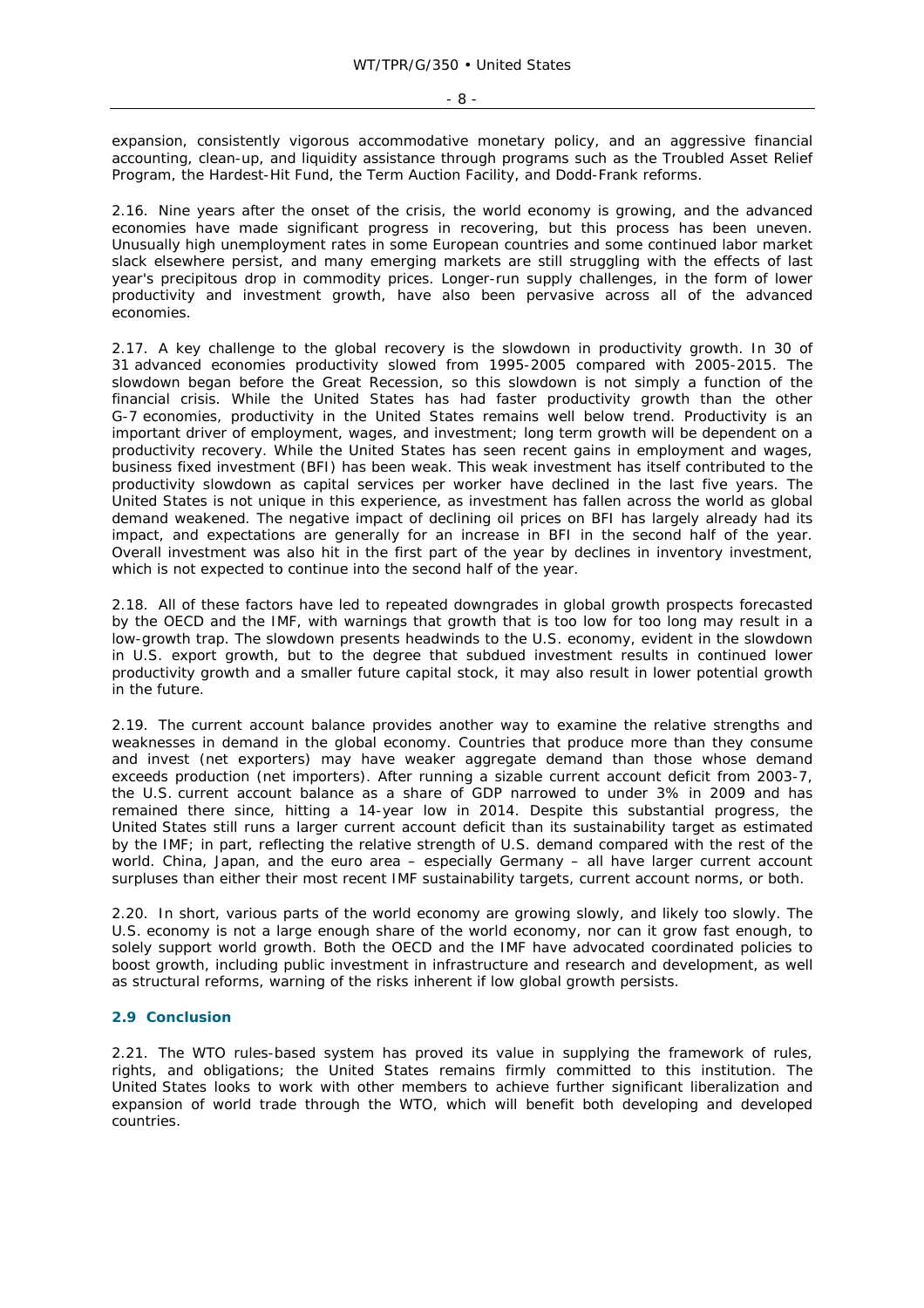#### **3 OPENNESS AND ACCOUNTABILITY: BUILDING SUPPORT FOR TRADE**

3.1. Support for the United States' active trade agenda – including for bilateral and regional trade agreements as well as U.S. participation in the WTO – has been built through constant coordination with Congress and extensive outreach to U.S. industry leaders, entrepreneurs, farmers, ranchers, small business owners, workers, state and local government officials, and advocates for labor rights, environmental protection, and public health, among other issues. The United States views the act of consulting with those interested in and affected by issues as an important part of any government's responsibility. Consultation and engagement is vital to ensuring that trade policy reflects American interests and American values. Advice from such stakeholders is both a critical and integral part of the trade policy process.

3.2. As a result, the Administration has sought to broaden opportunities for public input and increased transparency of trade policy. USTR works to ensure that timely trade information is available to the public and disseminated widely to stakeholders. This has been accomplished in part via increased use of the Office of the U.S. Trade Representative's website, social media, and newsletter communications; online posting of *Federal Register* Notices soliciting public comment and input and publicizing Trade Policy Staff Committee (TPSC) public hearings; increased transparency in all trade negotiations; increased outreach and engagement with a broad array of stakeholders, including small and medium-sized businesses, agricultural commodity groups and farm associations, environmental organizations, labor unions, consumer advocacy groups, non-governmental organizations, academia, think tanks, trade associations, faith groups, development and poverty relief organizations, and state and local governments; and advocacy for the President's robust trade agenda in speeches to audiences around the country. In addition, USTR is responsible for administering the statutory advisory committee system created by Congress under the Trade Act of 1974, as amended, as well as facilitating formal consultations with state and local governments regarding trade issues which may impact them. These efforts are bringing U.S. trade policy into greater balance with the concerns and aspirations of the American people.

#### **3.1 Policy coordination**

3.3. USTR has primary responsibility, with the advice of the interagency trade policy organization, for developing and coordinating the implementation of U.S. trade policy, including on commodity matters (for example, coffee and rubber) and, to the extent they are related to trade, direct investment matters. Under the Trade Expansion Act of 1962, Congress established an interagency trade policy mechanism to assist with the implementation of these responsibilities. This organization, as it has evolved, consists of three tiers of committees that constitute the principal mechanism for developing and coordinating U.S. Government positions on international trade and trade-related investment issues.

3.4. The Trade Policy Review Group (TPRG) and the Trade Policy Staff Committee (TPSC), administered and chaired by USTR, are the subcabinet interagency trade policy coordination groups that are central to this process. The TPSC is the first-line operating group, with representation at the senior civil servant level. Supporting the TPSC are more than 100 subcommittees responsible for specialized issues. The TPSC regularly seeks advice from the public on its policy decisions and negotiations through *Federal Register* Notices and public hearings. In 2015 and 2016, the TPSC held public hearings on China's compliance with its WTO Commitments (September 2015 and September 2016), Russia's implementation of its WTO Commitments (October 2015 and October 2016) and the annual Special 301 report on intellectual property protection (February 2015 and February 2016).

3.5. Through the interagency process, USTR requests input and analysis from members of the appropriate TPSC subcommittee or task force. The conclusions and recommendations of this group are then presented to the full TPSC and serve as the basis for reaching interagency consensus. If agreement is not reached in the TPSC, or if particularly significant policy questions are being considered, issues are referred to the TPRG (Deputy USTR/Under Secretary level) or to the Deputies Committee of the National Security Council/National Economic Council. Issues of the greatest importance move to the Principals Committee of the NSC/NEC for resolution by the Cabinet, with or without the President in attendance.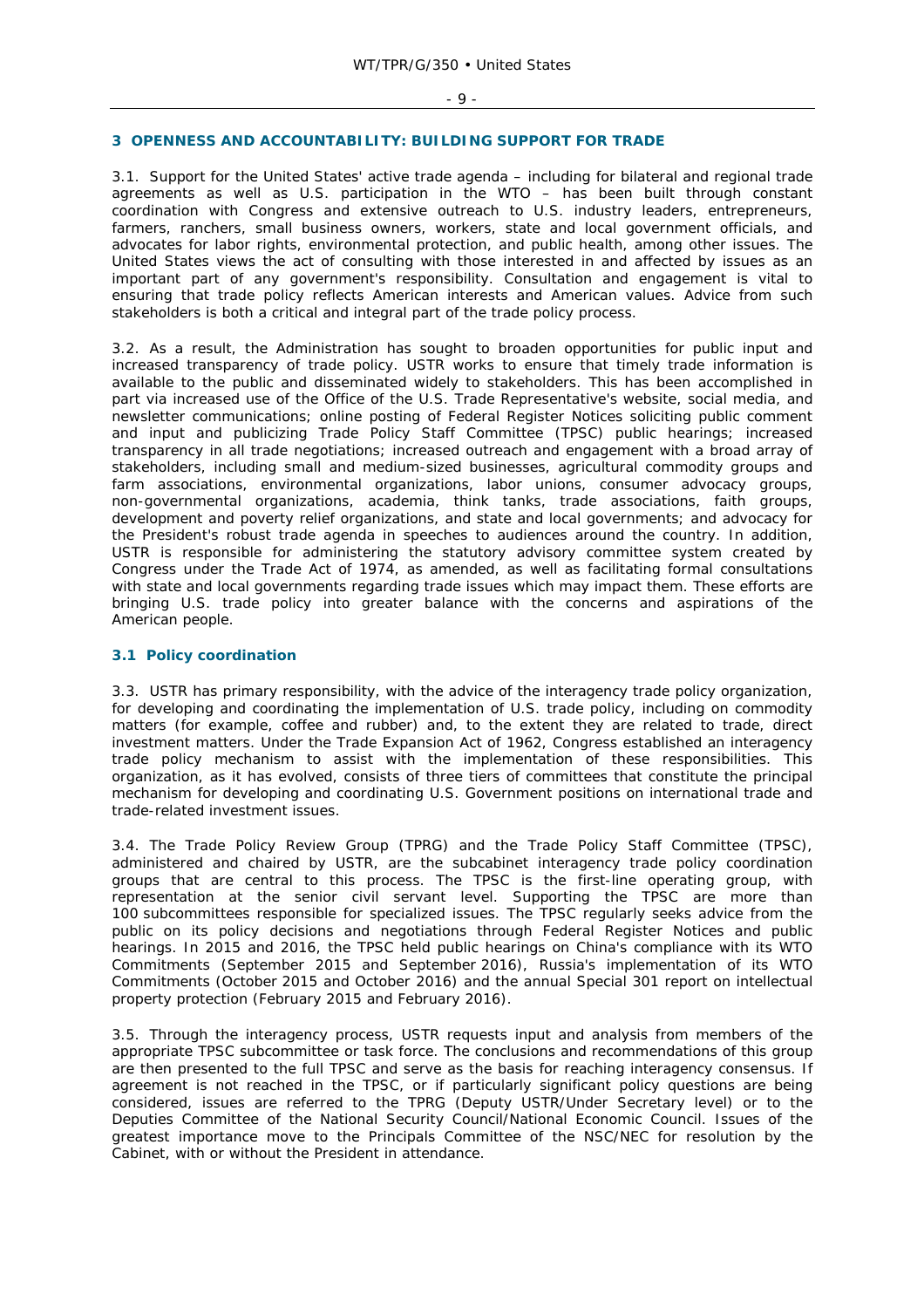- 10 -

3.6. The 21 member agencies of the TPSC and the TPRG consist of the U.S. Departments of Commerce, Agriculture, State, Treasury, Labor, Justice, Defense, Interior, Transportation, Energy, Health and Human Services, Homeland Security, the Environmental Protection Agency, the Office of Management and Budget, the Council of Economic Advisers, the Council on Environmental Quality, the U.S. Agency for International Development, the Small Business Administration, the National Economic Council, and the National Security Council as well as USTR itself. The U.S. International Trade Commission is a non-voting member of the TPSC and an observer at TPRG meetings. Representatives of other agencies also may be invited to attend meetings depending on the specific issues addressed.

## **3.2 Public engagement and transparency**

3.7. The Bipartisan Congressional Trade Priorities and Accountability Act of 2015 marked a watershed not only in the ambitious negotiating objectives it set for the United States, but in the reforms it brings to the American trade policymaking process. USTR has encouraged public participation and broadened opportunities for input, created new institutional guarantees of public access including the milestone appointment of a Chief Transparency Officer and the formalization of comprehensive Guidelines for Consultation and Engagement, and increased the transparency of trade policy through initiatives carried out by the Office of Intergovernmental Affairs and Public Engagement.

3.8. Through its blog and website pages, http://www.ustr.gov, USTR shares updated information about the United States' efforts to support jobs by opening markets and enforcing America's rights in the rules-based global trading system. Interactive tools on the site allow the public to stay informed of USTR's day-to-day operations. The public is also invited to sign up on USTR's homepage to receive the weekly e-mail newsletter, which highlights USTR's efforts to engage the public, open markets, and enforce trade agreements around the world. This is a useful tool for small businesses and stakeholders outside Washington, D.C. to stay informed about trade policy developments and new market opportunities.

3.9. Throughout 2015 and 2016, USTR has published Federal Register Notices online to solicit public comment on negotiations and policy decisions. Public comments received in response to Federal Register Notices are available for inspection online at http://www.regulations.gov. Some examples of trade policy initiatives for which USTR has sought public comment include: renewal of the African Growth and Opportunity Act (AGOA) and the review of South Africa's AGOA eligibility, implementation of the WTO's Government Procurement Agreement, the 2015 National Trade Estimate report, and the functioning of the Generalized System of Preferences and the Caribbean Basin trade preference program. USTR also held public hearings regarding a variety of trade policy initiatives, including renewal of the AGOA, additions of products to the Generalized System of Preferences, and implementation of the Russian and Chinese WTO accession agreements. These hearings were web-cast live, and the submissions of all parties were posted online.

3.10. USTR has also taken steps in specific issue areas to increase transparency and augment opportunities for public input, such as through the inclusion of stakeholders at the Transatlantic Trade and Investment Partnership (T-TIP) and Trans-Pacific Partnership (TPP) negotiations. Stakeholder engagement events are an important opportunity for USTR and its trade negotiators to receive feedback as talks are ongoing, with the aim of ensuring the strongest possible outcomes for trade negotiations. USTR has hosted stakeholder forums during the U.S.-hosted rounds of the T-TIP negotiations. These events included over 250 global stakeholders at each forum. Stakeholders were invited to give presentations, engage with negotiators, and attend briefings hosted by the U.S. and EU Chief Negotiators. In addition, during TPP negotiations, USTR worked with each TPP partner hosting negotiating rounds to plan events open to registered stakeholder participation. These events, including during the final round of negotiations in Atlanta in September-October 2015, included briefings from chief negotiators and provided multiple opportunities to provide input into the negotiations, including those with respect to chapters addressing agriculture, market access for industrial goods, environment, tobacco, investment, pharmaceuticals, and intellectual property.

3.11. USTR published the full text of the TPP Agreement on 5 November 2015, well in advance of the legal requirement, accompanied by detailed chapter summaries and fact sheets explaining the agreement's contents and benefits for workers, manufacturers, ranchers, farmers, services providers, and others, and explaining its achievements on issues such as maintaining a free and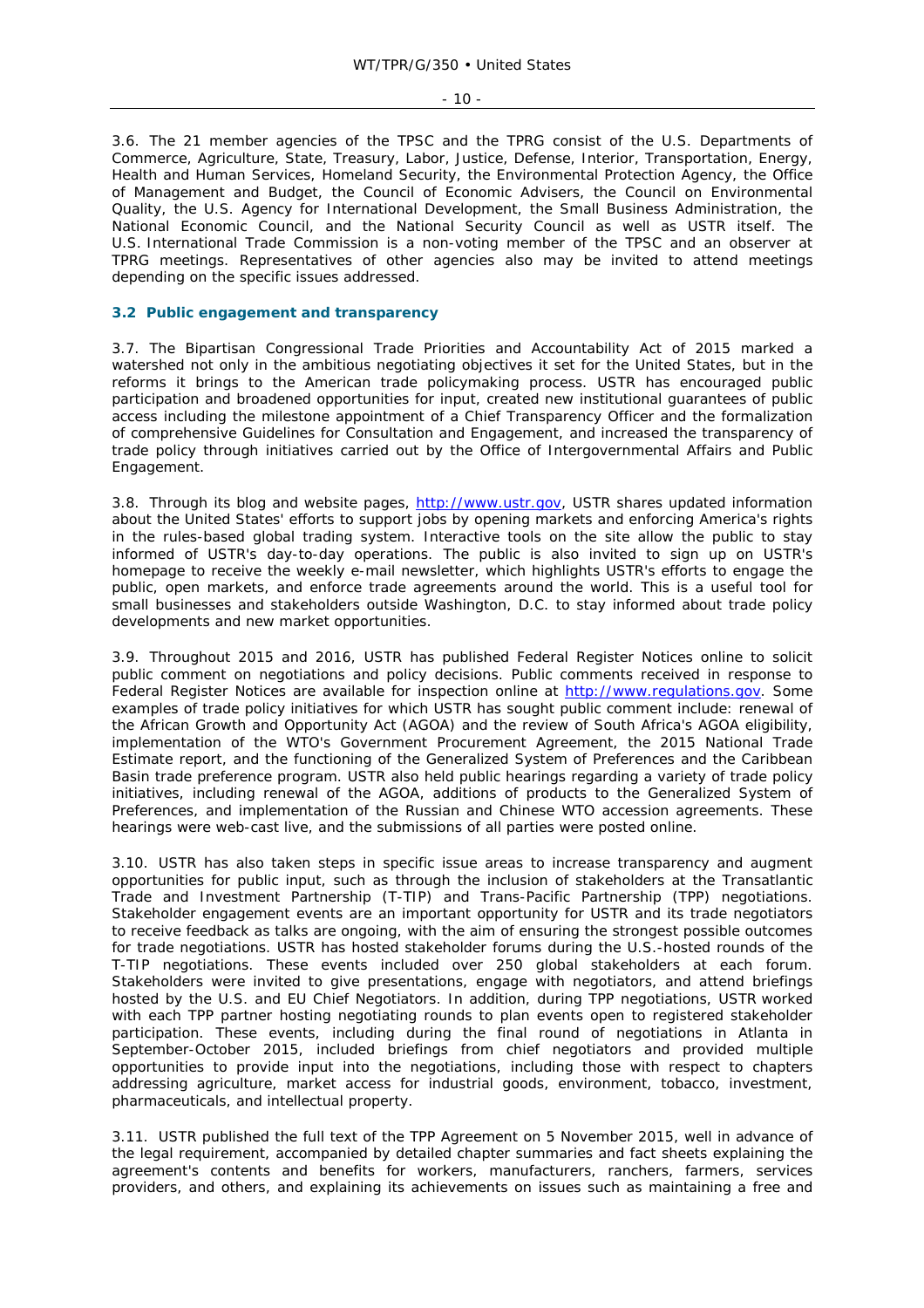open Internet, raising labor and environmental standards, and helping American small and medium-sized businesses export.

### **3.3 Advisory committee process**

3.12. The United States continues to rely on its trade advisory committee system as an integral part of its efforts to ensure that U.S. trade policy and trade negotiating objectives adequately reflect U.S. public and private sector interests. The trade advisory committee system, substantially broadened and reformed, consists of 28 advisory committees, with a total membership of approximately 700 advisors. Advisory committee members represent the full span of interests including manufacturing; agriculture; digital trade; intellectual property; services; small businesses; labor; environmental, consumer, and public health organizations; and state and local governments. The system is arranged in three tiers: the President's Advisory Committee for Trade Policy and Negotiations (ACTPN); five Policy Advisory Committees dealing with environment, labor, agriculture, Africa, and state and local issues; and 22 technical advisory committees in the areas of industry and agriculture.

### **3.3.1 Tier I: President's Advisory Committee on Trade Policy and Negotiations (ACTPN)**

3.13. The ACTPN consists of not more than 45 members who are broadly representative of the key economic sectors affected by trade. The President appoints ACTPN members to four-year terms not to exceed the duration of the committee's charter. Members of ACTPN are appointed to represent a variety of interests including non-Federal Governments, labor, industry, agriculture, small business, service industries, retailers, and consumer interests.

## **3.3.2 Tier II: the Policy Advisory Committees**

3.14. Members of the five policy advisory committees are appointed by USTR or in conjunction with other Cabinet officers. The Intergovernmental Policy Advisory Committee on Trade (IGPAC), the Trade and Environment Policy Advisory Committee (TEPAC), and the Trade Advisory Committee on Africa (TACA) are appointed and managed by USTR. The Agricultural Policy Advisory Committee for Trade (APAC) is managed jointly with the Department of Agriculture and the Labor Advisory Committee for Trade Negotiations and Trade Policy (LAC) is managed jointly with the Department of Labor. Each committee provides advice based upon the perspective of its specific area and its members are chosen to represent the diversity of interests in those areas.

## **3.3.3 Tier III: the Technical and Sectoral Advisory Committee**

3.15. The 22 technical and sectoral advisory committees are organized into two areas: agriculture and industry. Representatives are appointed jointly by the U.S. Trade Representative and the Secretaries of Agriculture and Commerce, respectively. Each sectoral or technical committee represents a specific sector, commodity group, or functional area and provides specific technical advice concerning the effect that trade policy decisions may have on its sector or issue.

#### **3.4 State and local government relations**

3.16. USTR maintains consultative procedures between Federal trade officials and state and local governments. USTR informs the states, on an ongoing basis, of trade-related matters that directly relate to, or that may have a direct effect on, them. U.S. territories may also participate in this process. USTR also serves as a liaison point in the Executive Branch for state and local government and Federal agencies to transmit information to interested state and local governments, and relay advice and information from the states on trade-related matters. This is accomplished through a number of mechanisms, detailed below.

## **3.4.1 State Point of Contact System and IGPAC**

3.17. For day-to-day communications, pursuant to the NAFTA and Uruguay Round implementing legislation and Statements of Administrative Action, USTR created a State Single Point of Contact (SPOC) system. The Governor's office in each state designates a single contact point to disseminate information received from USTR to relevant state and local offices and assist in relaying specific information and advice from the states to USTR on trade-related matters. The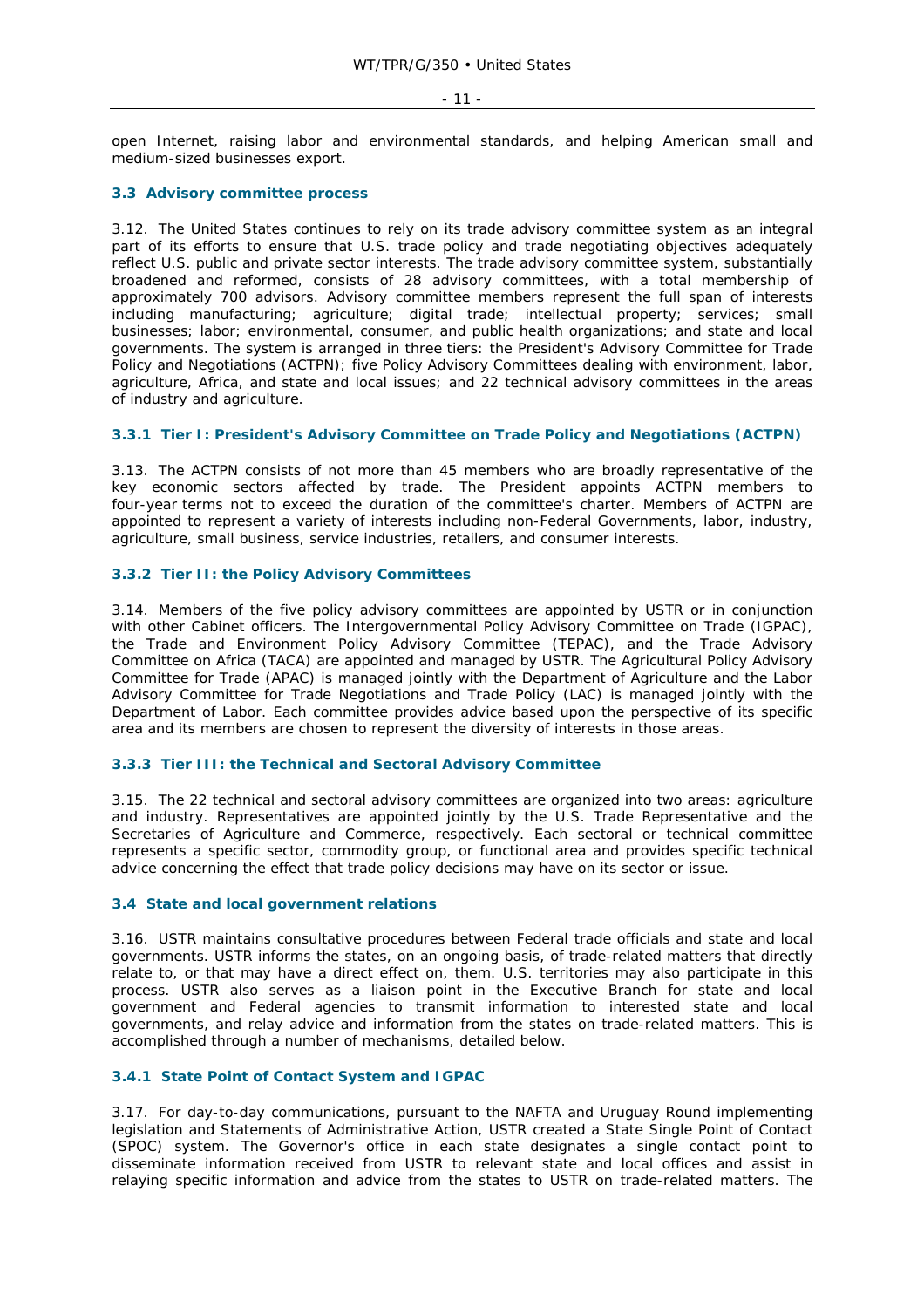SPOC network ensures that state governments are promptly informed of Administration trade initiatives so their companies and workers may take full advantage of increased foreign market access and reduced trade barriers. It also enables USTR to consult with states and localities directly on trade matters which may affect them.

3.18. The IGPAC makes recommendations to USTR and the Administration on trade policy matters from the perspective of state and local governments. During the review period, the IGPAC has been briefed and consulted on trade priorities of interest to states and localities, including: the TPP; the T-TIP; the Trade in Services Agreement (TiSA); enforcement actions at the WTO; and other matters. IGPAC members are also invited to participate in periodic teleconference call briefings, similar to teleconference calls held for SPOC and chairs of the advisory committees.

#### **3.4.2 Meetings of state and local associations and local chambers of commerce**

3.19. USTR officials participate frequently in meetings of state and local government associations and local chambers of commerce to apprise them of relevant trade policy issues and solicit their views. USTR senior officials have met with the National Governors Association, the National Conference of State Legislatures, the U.S. Conference of Mayors, and other state and local commissions and organizations. Additionally, USTR officials have addressed gatherings of state and local officials and port authorities around the country.

### **3.4.3 Consultations regarding specific trade issues**

3.20. USTR initiates consultations with particular states and localities on issues arising under the WTO and other U.S. trade agreements and frequently responds to requests for information from state and local governments. Topics of interest since the last U.S. Trade Policy Review included the TPP, T-TIP, TiSA, the application of the WTO Government Procurement Agreement, the General Agreement on Trade in Services, enforcement of trade agreements, and consultations with individual states regarding certain trade remedy investigations.

#### **4 TRADE POLICY DEVELOPMENTS SINCE 2014**

#### **4.1 WTO Agreements and Initiatives**

4.1. The United States maintains an abiding commitment to the rules-based multilateral trading system, which advances the well-being of the people of the United States and of our trading partners. The WTO plays a vital role in securing new economic opportunities for all traders and promoting global growth and development with widely shared benefits. The WTO agreements also provide a foundation for high-standard U.S. bilateral and regional agreements that make a positive contribution to a dynamic and open global trading system based on the rule of law.

4.2. During the review period, the United States continued efforts to strengthen the rules-based multilateral trading system, including through new initiatives, as evidenced by the U.S. role in finalizing the expansion of the Information Technology Agreement (ITA), in negotiating the Environmental Goods Agreement (EGA), and in announcing—together with a diverse group of developing and developed countries—our intention to launch negotiations in the WTO on a plurilateral fisheries subsidies agreement.

4.3. The ITA expansion negotiations were launched by the United States and five other ITA participants in May 2012; in July 2015, the United States and over 50 WTO Members announced the landmark deal to eliminate tariffs on 201 technology products that comprise about US\$1.3 trillion in annual global trade. Members completed the process to review and approve the draft tariff schedules, clarifying how each will implement its commitments, in December 2015.

4.4. In July 2014, the United States and 13 other WTO members, accounting for 86% of global trade in environmental goods, launched the EGA negotiations. The current 17 WTO Members participating in the EGA negotiations have made significant progress to develop a list of environmental technologies that will be subject to tariff elimination. At the G20 Leaders' summit in September 2016, Ministers achieved a landing zone to conclude the EGA negotiations by the end of 2016. Achieving global free trade in environmental goods is a key part of both the President's Climate Action Plan and U.S. trade and environmental policy.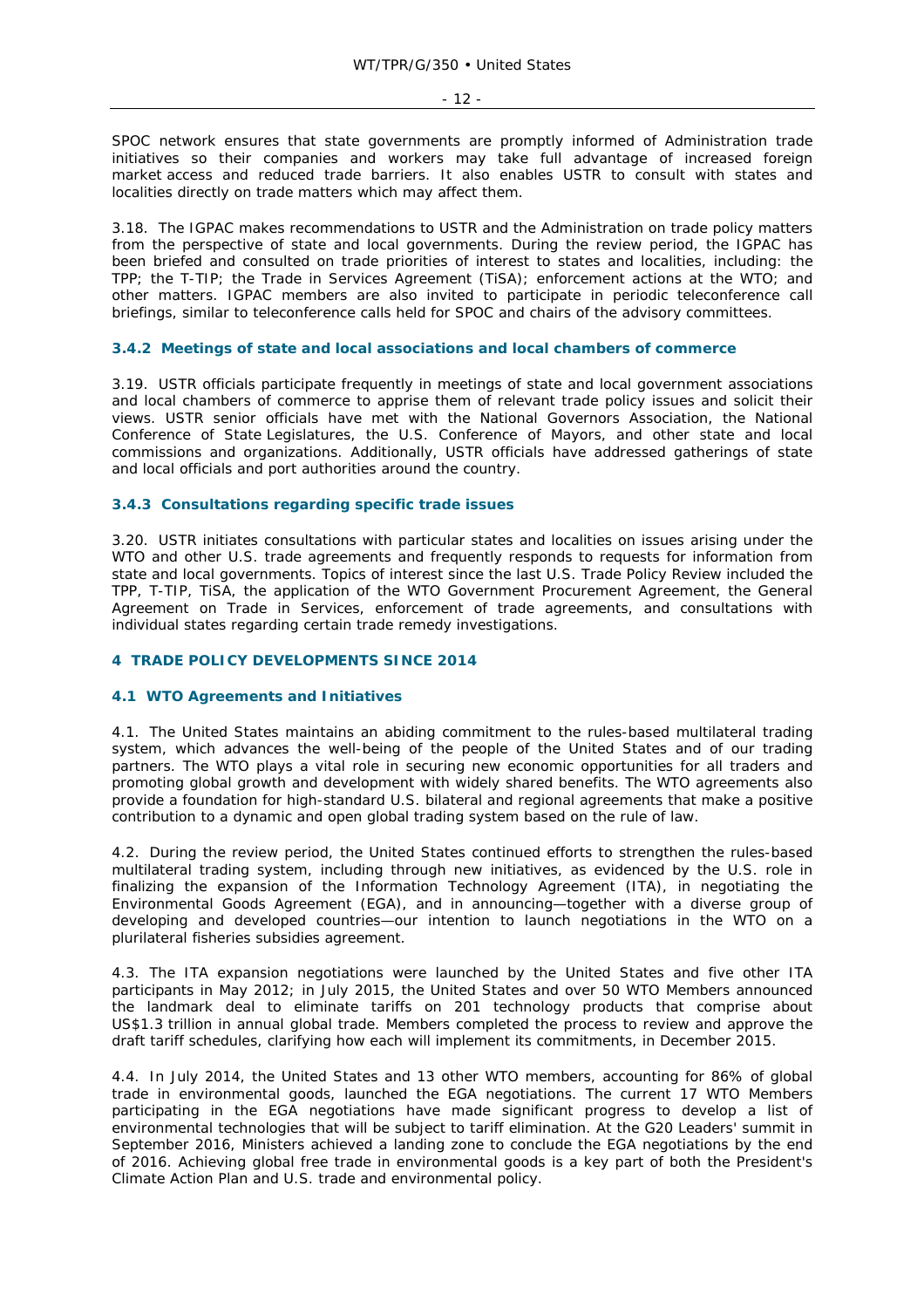4.5. On 14 September 2016, the United States and 12 other WTO members announced their intent to negotiate a plurilateral fisheries subsidies agreement to address the urgent challenges facing global fisheries. Our goal is to eliminate harmful subsidies, including those subsidies that contribute to overfishing and overcapacity, and subsidies linked to illegal, unreported and unregulated (IUU) fishing.

4.6. At the WTO's Eighth Ministerial Conference (MC8) in December 2011, there was a consensus among Ministers that the Doha Development Agenda (DDA) was at an impasse, and that fresh, credible approaches were needed to further trade liberalization. The Ministerial Conference noted that "Members need to more fully explore different negotiating approaches," and reiterated previous ministerial guidance that, where progress can be achieved on specific elements of the DDA, provisional or definitive agreements might be reached before all elements of the negotiating agenda are fully resolved. During the course of 2012 and 2013, Members took the MC8 guidance to heart in working collectively to complete the historic "Bali Package" at the WTO's Ninth Ministerial Conference (MC9) in Bali, Indonesia. The Bali package reflected the approach called for at MC8, and included the first new multilateral agreement, the Trade Facilitation Agreement (TFA), in the nearly 20-year history of the WTO. In January 2015, the United States submitted to the WTO its letter of acceptance of the TFA protocol.

4.7. At the WTO's Tenth Ministerial Conference (MC10) in December 2015, Members succeeded in building on the results of Bali by reaching agreement on multiple agriculture issues, including export competition, and concluding decisions on key issues for the benefit of the least developed countries. However, for the first time since the launch of the DDA in 2001, Ministers could not agree to reaffirm the Doha mandates going forward. The United States joined a number of other Members in insisting that the moment had come to move on from the DDA given its limited results and multiple failures in 14 years of negotiations. As a result, the United States expects that future discussions in the WTO will focus on developing new approaches and taking up new issues in negotiations, without being constrained by the DDA architecture established over 15 years ago. This was a historic turning point for the WTO, allowing Members to further reestablish the negotiating credibility of the multilateral trading system and to achieve results that reflect the many changes in the global economy since the beginning of the Doha Round.

4.8. Since entry into force of the Uruguay Round Agreements in 1995, a central theme of U.S. trade policy has been to promote the effective and timely implementation of WTO commitments. The United States believes it is not only important for American trade interests, but for the WTO system as a whole, to ensure that all Members meet their commitments. The various manifestations of this policy range from active and constructive participation in the deliberations of WTO committees to the use of various proceedings available under the WTO dispute settlement mechanism. U.S. trade policy seeks to support and advance adherence to WTO rules that underpin the international trading system.

4.9. USTR coordinates the Administration's active monitoring of foreign government compliance with trade agreements to which the United States is a party and pursues enforcement actions, negotiating solutions, employing WTO and FTA institutional mechanisms, using dispute settlement procedures, and applying the full range of U.S. trade laws when necessary. Vigorous investigation efforts by USTR and relevant sister agencies help ensure that these agreements yield the maximum benefits in terms of ensuring market access for Americans, advancing the rule of law internationally, and creating a fair, open, and predictable trading environment. Ensuring full implementation of U.S. trade agreements is one of the United States' strategic priorities.

4.10. To ensure the enforcement of WTO agreements, the United States has been one of the world's most frequent users of WTO dispute settlement procedures. Since the establishment of the WTO in 1994, the United States has filed 117 complaints at the WTO, thus far successfully concluding 78 of them by settling 31 cases favorably and prevailing in 47 others through litigation before WTO panels and the Appellate Body. The United States has obtained favorable settlements and rulings in virtually all sectors, including manufacturing, intellectual property, agriculture, and services.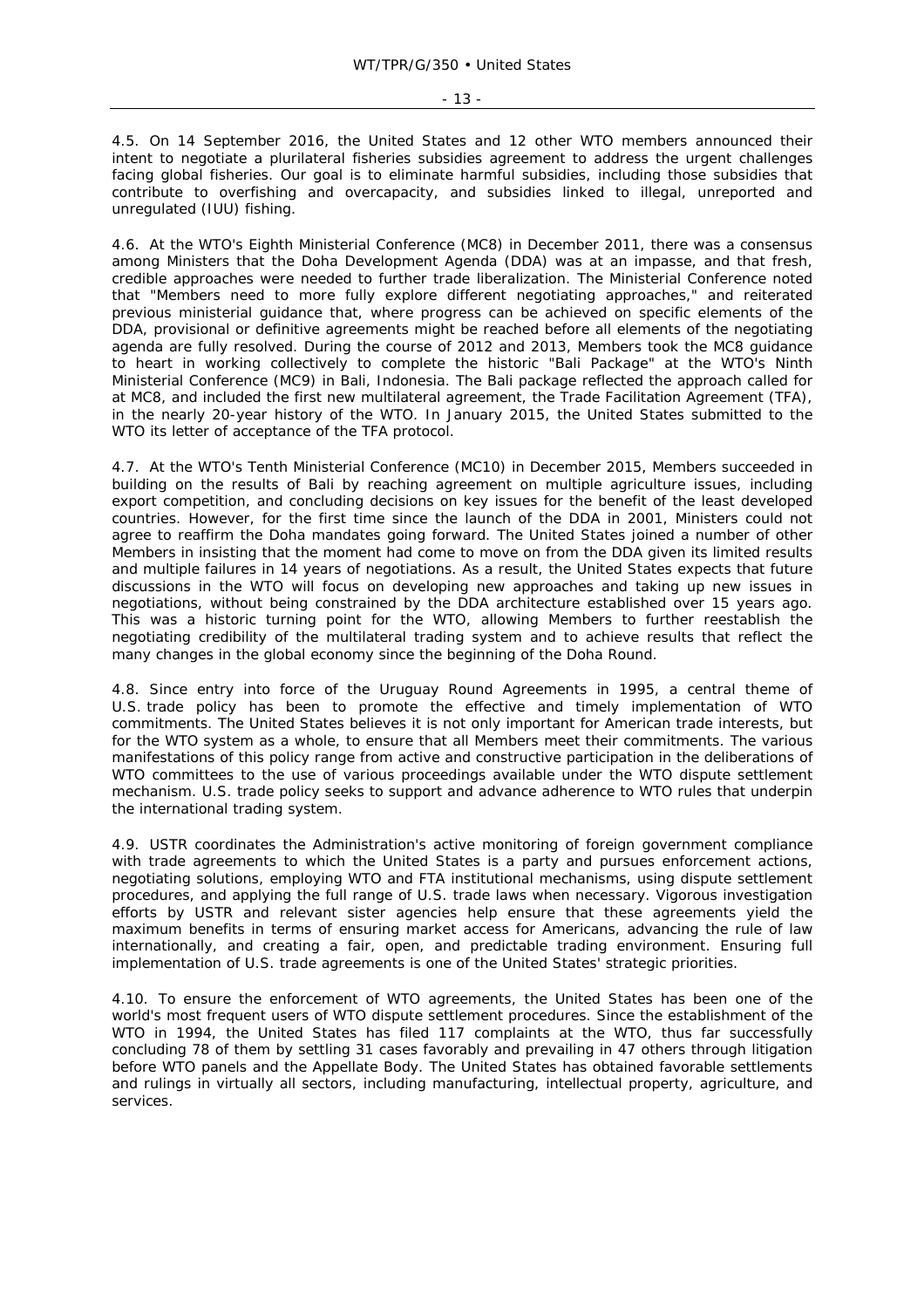#### - 14 -

#### **4.2 Regional Initiatives**

4.11. As part of its broader efforts to liberalize trade, the United States is also involved in several regional and bilateral initiatives, which complement and reinforce our efforts within the multilateral trading system. Like other Members of the WTO, the United States has created an extensive series of bilateral and regional trade and investment agreements. The WTO agreements provide a foundation for high-standard U.S. bilateral and regional agreements that make a positive contribution to a dynamic and open global trading system based on the rule of law. To extend the benefits of trade more broadly, the United States is working with like-minded partners around the world to remove barriers to trade, address new and emerging trade issues, and enhance economic integration on a regional basis.

4.12. The United States has insisted on high standards for U.S. trade agreements, and has taken a proactive approach, in close consultation with Congress and American stakeholders, to ensure trade agreements not only open markets, but also improve transparency and governance, and support stronger protection of labor rights and the environment. Such an approach better serves American workers and business, better reflect our values, and creates a stronger, more enduring foundation for economic links with our partners. Throughout 2015 and 2016, the United States has sought to intensify its efforts through regional initiatives, such as the TPP and the T-TIP, as well as through bilateral engagement with major trading partners and emerging markets.

4.13. The following regional initiatives are each examples of the WTO-complementary liberalization efforts pursued by the United States.

## **4.2.1 The Trans-Pacific Partnership (TPP)**

4.14. During the period of this review, the United States and its 11 TPP partners – Australia, Brunei Darussalam, Canada, Chile, Japan, Malaysia, Mexico, New Zealand, Peru, Singapore, and Viet Nam – concluded the TPP, a high-standard, regional trade and investment agreement. Negotiations were concluded in October 2015, and the agreement was signed by the 12 TPP partners in February 2016. The TPP countries have now turned to approval of the agreement through their respective domestic processes. In the United States, the Congressional approval process is laid out in the Bipartisan Congressional Trade Priorities and Accountability Act of 2015, known as Trade Promotion Authority.

4.15. The TPP Agreement will open markets and raise standards in the fastest growing region in the world, boosting economic growth, promoting innovation, and supporting job creation in the United States and its TPP partners, as shown by independent economic studies. In addition to including ambitious market access commitments, the TPP addresses non-tariff barriers and includes commitments that will create common, high standards across the region in such areas as intellectual property, labor, environment, and transparency and anti-corruption. The TPP also addresses new and emerging issues that affect the ability of businesses and workers to compete, including digital commerce, regulatory coherence, and disciplines on the competitive behavior of state-owned enterprises.

4.16. TPP has been designed as a regional platform, and following the conclusion of the TPP negotiations, a number of other Asia-Pacific economies expressed interest in potentially seeking to join TPP in the future. The 12 TPP partners have welcomed this interest, while noting that their current focus is on completing their respective domestic approval processes and having the agreement enter into force.

#### **4.2.2 North American Free Trade Agreement**

4.17. On 1 January 1994, the North American Free Trade Agreement between the United States, Canada, and Mexico (NAFTA) entered into force. Under NAFTA, the Parties progressively eliminated tariffs, with final tariffs eliminated, as scheduled, on 1 January 2008. NAFTA created the world's largest free trade area, which now links 478 million people producing roughly US\$20.7 trillion worth of goods and services. By dismantling barriers, NAFTA has led to increased trade and investment, growth in employment, and enhanced competitiveness. Trade between the United States and its NAFTA partners has soared since the agreement entered into force. U.S. goods exports to NAFTA partners increased by 264% between 1993 and 2015, from US\$142 billion to an estimated US\$516 billion.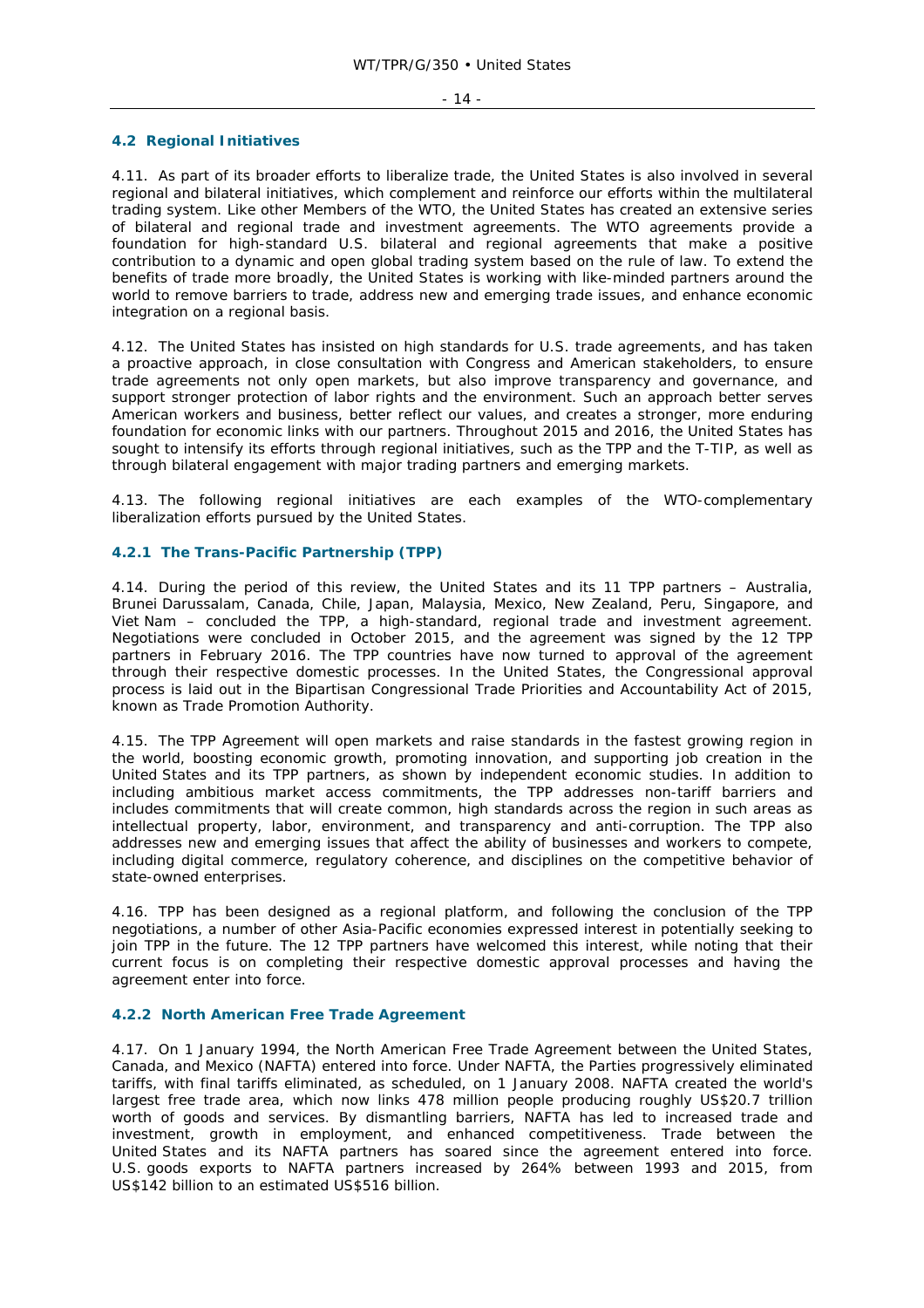4.18. After signing NAFTA, the United States, Canada, and Mexico concluded supplemental agreements on labor and environment. Under these agreements, the Parties are, among other things, obligated to effectively enforce their environmental and labor laws. The agreements also provide frameworks for cooperation among the Parties on a wide variety of labor and environmental issues. In connection with NAFTA, the United States and Mexico also agreed to fund a development bank to address environmental infrastructure needs along the U.S.-Mexico border.

4.19. The North American Commission for Environmental Cooperation (CEC) oversees trilateral cooperation on environmental matters. The United States, together with Mexico and Canada, have continued efforts to ensure that trade liberalization and environmental policies are mutually supportive, including by having trade and environment officials participate in the development of the CEC's work plans.

#### **4.2.3 Central America and the Dominican Republic**

4.20. On 5 August 2004, the United States signed the Dominican Republic-Central America-United States Free Trade Agreement (CAFTA-DR) with five Central American countries (Costa Rica, El Salvador, Guatemala, Honduras, and Nicaragua) and the Dominican Republic. The CAFTA-DR is the first free trade agreement between the United States and a group of smaller developing economies. This agreement is creating new economic opportunities by eliminating tariffs, opening markets, reducing barriers to services, and promoting transparency. It is facilitating trade and investment among the seven countries and furthering regional integration.

4.21. CAFTA-DR countries represent the third largest U.S. export market in Latin America, behind Mexico and Brazil. U.S. goods exports to the CAFTA-DR countries were valued at US\$29 billion in 2015. Combined total two-way trade in 2015 between the United States and Central America and the Dominican Republic was US\$53 billion.

4.22. The agreement entered into force for the United States and El Salvador, Guatemala, Honduras, and Nicaragua during 2006, for the Dominican Republic on 1 March 2007, and for Costa Rica on 1 January 2009.

#### **4.2.4 Asia-Pacific Economic Cooperation Forum**

4.23. Since it was founded in 1989, the Asia-Pacific Economic Cooperation (APEC) forum has been instrumental in promoting regional and global trade and investment and is central to U.S. efforts to achieve a seamless economy in the Asia-Pacific region that will expand opportunities for U.S. exporters, services providers, and workers, providing greater economic growth across the region.

4.24. As of November 2015, the 21 APEC member economies collectively accounted for about 40% of the world's population, 44% of global trade, and close to 60% of total GDP. In 2014, U.S.-APEC total trade in goods was an estimated US\$2.5 trillion. Total U.S.-APEC trade in services (exports and imports) was US\$418 billion in 2014 (latest data available). The significant value of U.S. trade in the Asia-Pacific region underscores the importance of the region as a market for U.S. exports and the significant role APEC continues to play in promoting trade and investment liberalization and facilitation in the region.

4.25. In 2015, during the Philippines' APEC host year, the United States worked with APEC to build on the commitments of previous years, as well as to launch work on other issues of priority to the United States and other APEC economies, that will help promote economic growth and support jobs for American workers and businesses. The United States joined with other APEC economies to advance capacity building actions to help developing APEC economies improve the efficiency of supply chains, as measured by reductions in time, cost, and uncertainty of shipments. The projects in the plan match closely with the provisions of the WTO Trade Facilitation Agreement. APEC's supply chain work will make it significantly cheaper, easier, and faster for businesses to trade in the Asia-Pacific. APEC is working closely with supply chain experts in the region through the APEC Alliance for Supply Chain Connectivity (A2C2) to advance these goals.

4.26. A major accomplishment in 2015 was the implementation by most APEC economies of APEC Leaders' ground-breaking 2011 commitment to reduce their tariffs on an agreed list of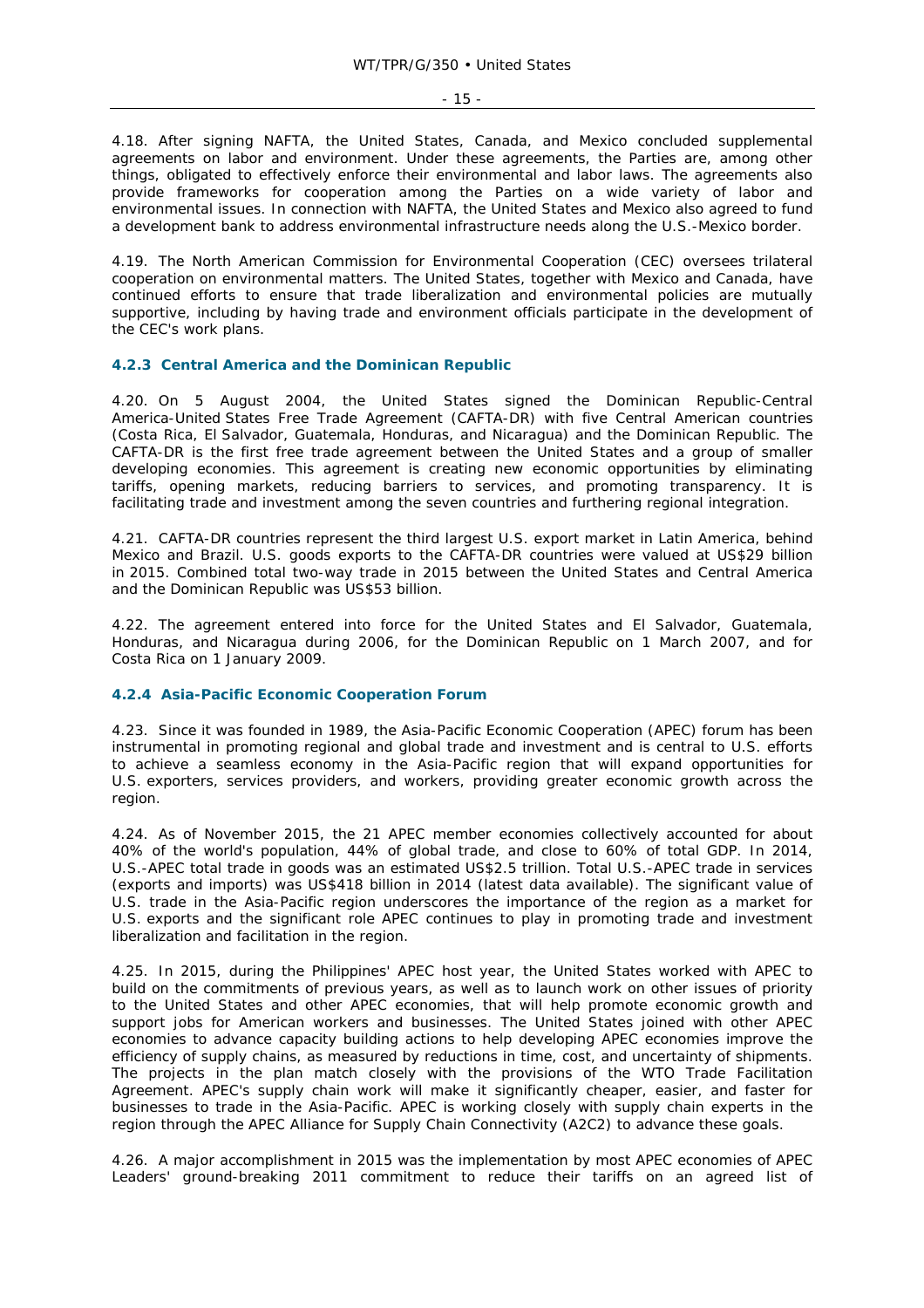- 16 -

environmental goods to 5% or less by 2015. APEC also started to advance work on promoting services trade through the adoption of the APEC Services Cooperation Framework. APEC focused attention in 2015 on the growing importance of digital trade to economic growth and innovation. APEC also showed leadership by continuing efforts to strengthen the implementation of good regulatory practices and by launching a set of actions designed to enable the growth of global value chains.

### **4.2.5 The U.S.-ASEAN Trade and Investment Framework Arrangement**

4.27. The United States is pursuing several initiatives to expand and deepen economic engagement with the 10 member countries of the Association of South East Asian Nations (ASEAN). ASEAN collectively represents the United States' fourth largest goods export market and fifth largest trading partner. Under the Trade and Investment Framework Arrangement signed in 2006, the United States is working with ASEAN countries to enhance and deepen the U.S.-ASEAN economic relationship and support ASEAN regional integration. Earlier this year, the United States and ASEAN concluded the ASEAN-United States Cooperation in Fostering Transparency and Good Regulatory Practices, and the ASEAN-United States Cooperation in Fostering International Investment, which will help promote best practices across the region in these areas.

### **4.2.6 Engagement with the Middle East and North Africa**

4.28. The revolutions and other changes that swept through the Middle East and North Africa (MENA) in 2011 prompted a comprehensive reevaluation of U.S. trade and investment policies toward this critical part of the world. In response to these events, USTR coordinated with other Federal agencies, outside experts, and stakeholders in both the United States and MENA partner countries to develop trade and investment initiatives to support jobs and enhance regional trade. To pursue these initiatives, the United States initially focused on certain specific areas, including trade facilitation, investment, and the information and communications technology (ICT) sector, as a first step toward developing longer-term trade and investment objectives with trading partners in the region.

4.29. Although ongoing political and in some cases military turmoil in the MENA region has hampered, to varying degrees, U.S. efforts to engage MENA partner governments, the U.S. Government has sought to maintain dialogue with as many partners as possible. In 2015-16, the United States continued to monitor, implement, and enforce U.S. FTAs in the region (Bahrain, Israel, Jordan, Morocco, and Oman) and held consultations under Trade and Investment Framework Agreements (TIFAs) with Algeria, the Gulf Cooperation Council (GCC) countries (Bahrain, Kuwait, Oman, Qatar, Saudi Arabia, and the United Arab Emirates), Tunisia, and Egypt. In these discussions, the United States and partner governments have explored possible new ways to address key trade and investment issues affecting bilateral trade and investment, including customs, intellectual property, control procedures for food imports, standards development, legal harmonization, and WTO initiatives.

## **4.2.7 U.S.–EU Trade**

4.30. The U.S. trade and investment relationship with the EU is the largest and most complex economic relationship in the world, with transatlantic trade in goods and services averaging over US\$3 billion each day during 2015. The total stock of transatlantic direct investment was worth US\$4.6 trillion in 2015. These enormous trade and investment flows are a key pillar of prosperity both in the United States and Europe, and countries around the world benefit from access to the markets, capital, and innovations of the transatlantic economy.

4.31. The United States interacts extensively with counterparts in the major EU governing institutions (the European Commission, the European Parliament, and the European Council) and EU member State governments on key issues for U.S. workers, farmers, and businesses, such as EU restrictions on U.S. agricultural exports, the protection of intellectual property rights (IPR), and joint efforts on shared concerns in third country markets.

4.32. To further strengthen this critical trade and investment relationship, on 17 June 2013 President Obama and EU Leaders announced the launch of negotiations on the T-TIP agreement, with the mutually agreed commitment to further strengthen the contribution of trade and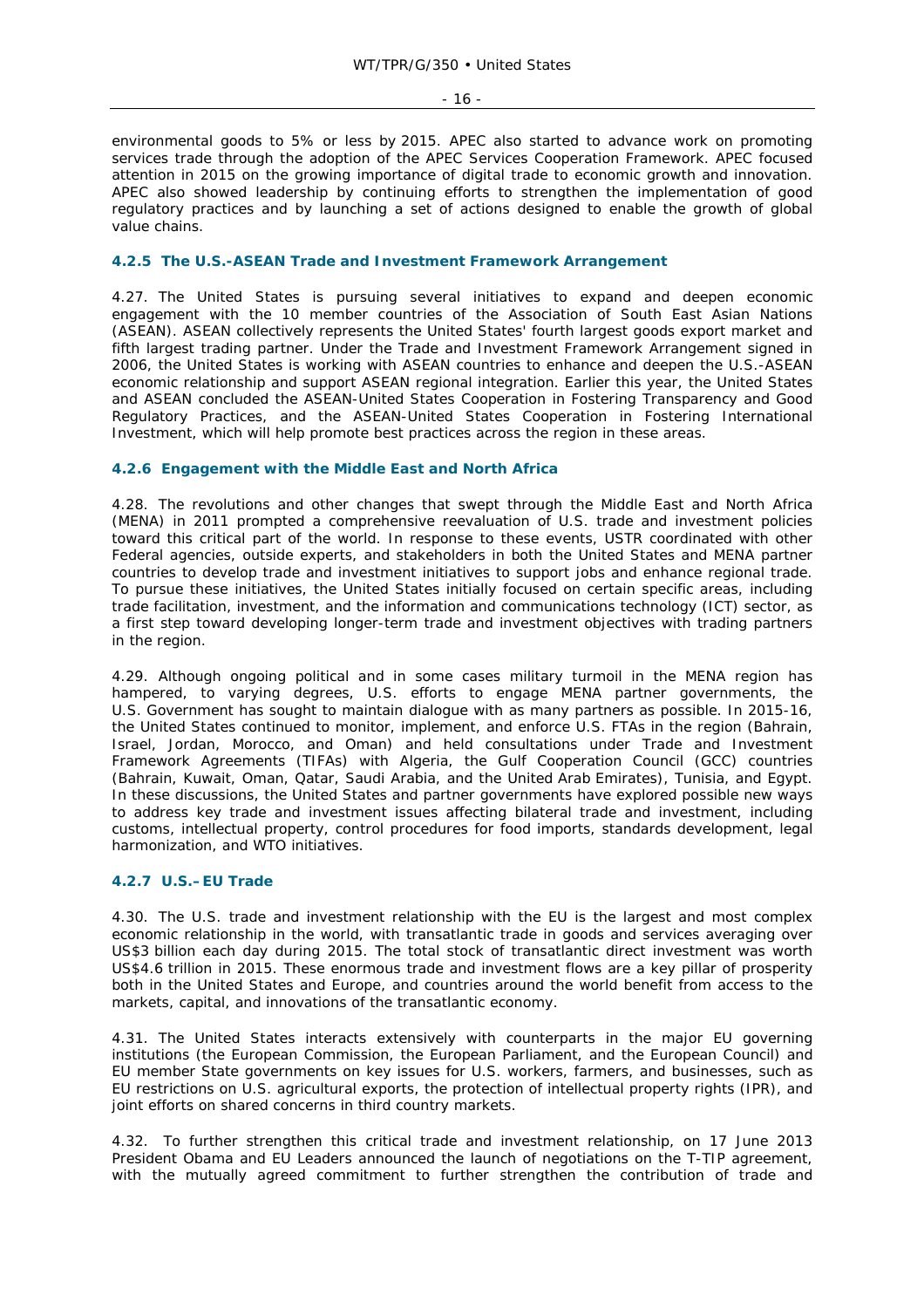investment to fostering jobs, growth, and competitiveness in both economies and to address global issues of common concern.

4.33. The United States and the EU completed the 15<sup>th</sup> round of T-TIP negotiations in New York City in October 2016. Significant progress has been made toward completing negotiation of a comprehensive agreement, with notable advancement toward the elimination of duties and on various regulatory issues. The United States and EU have also made progress toward agreement on a number of other provisions that would expand market access, as well as rules-based commitments which will build on rules in the WTO. The parties continue to work toward completing negotiation of a comprehensive and ambitious T-TIP agreement.

4.34. Under the Transatlantic Economic Council (TEC) umbrella, officials from USTR, Department of Commerce, and the U.S. Small Business Administration (SBA) and the EU's Directorate-General for Trade and Directorate-General for Internal Market, Industry, Entrepreneurship and SMEs organized the 7<sup>th</sup> U.S. Small and Medium Enterprise Workshop in Tallinn, Estonia in June 2016. Participants in the conference exchanged best practices, identified common trade barriers and facilitated increased small business participation in transatlantic trade.

## **4.2.8 African Growth and Opportunity Act**

4.35. AGOA has been the cornerstone of U.S.-African engagement on trade and investment since it was enacted in 2000. By providing duty-free entry into the United States for almost all products of beneficiary countries, AGOA has helped to expand and diversify two-way trade between the United States and sub-Saharan Africa, and helped to foster an improved business environment in many sub-Saharan African countries. AGOA was extended to 2025 by the Trade Preferences Extension Act of 2015. The renewed AGOA provides additional tools to support compliance with the AGOA eligibility criteria, including by providing greater flexibility to withdraw, suspend, or limit benefits under the program if it is determined that such action would be more effective than termination of AGOA eligibility. The renewed AGOA was also enhanced to promote greater regional integration by expanding rules of origin and by encouraging beneficiary countries to develop AGOA utilization strategies. In 2015, U.S.-sub-Saharan Africa two-way trade (exports plus imports) totalled US\$37 billion. U.S. total imports under AGOA, including its Generalized System of Preferences provisions, was US\$9.3 billion and U.S. imports of non-oil goods under AGOA totalled US\$4.1 billion, a nearly threefold increasing since AGOA entered into force.

4.36. AGOA requires the President to monitor, review, and report to Congress bi-annually on the progress of sub Saharan African countries in meeting the AGOA eligibility criteria set out in the legislation – including, among other things, making continual progress in establishing a market based economy, rule of law, and protection of internationally recognized workers' rights. The U.S. Trade Representative makes recommendations to the President regarding which countries should be eligible for benefits based on an annual country eligibility review that takes into account information drawn from U.S. Government agencies, the private sector, non-governmental organizations, and prospective beneficiary governments. In 2016, 38 countries were eligible for AGOA benefits.

4.37. The United States-Sub-Saharan Africa Trade and Economic Cooperation Forum, informally known as the "AGOA Forum," is an annual ministerial-level meeting with AGOA-eligible countries. In August 2015, the U.S. Trade Representative led the USG delegation to the AGOA Forum held in Libreville, Gabon. The U.S. Trade Representative and other U.S. participants met with numerous African senior officials, including trade ministers, leaders of African regional economic organizations, and representatives of the African and American private sectors and civil society to discuss issues and strategies for advancing trade, investment, and economic development in Africa as well as ways to increase two-way U.S.-African trade. In September 2016, the U.S. Trade Representative led the USG delegation to the AGOA Forum held in Washington, D.C., where they met with African trade ministers, senior African officials, and participants from the private sector and civil society. The discussion topics included how to foster greater trade and investment between the United States and Africa, and how to expand that relationship beyond AGOA in the future.

4.38. Most recently, as part of the Congressionally required response to the long-term renewal of AGOA in 2015, USTR published a major study entitled "Beyond AGOA: Looking to the Future of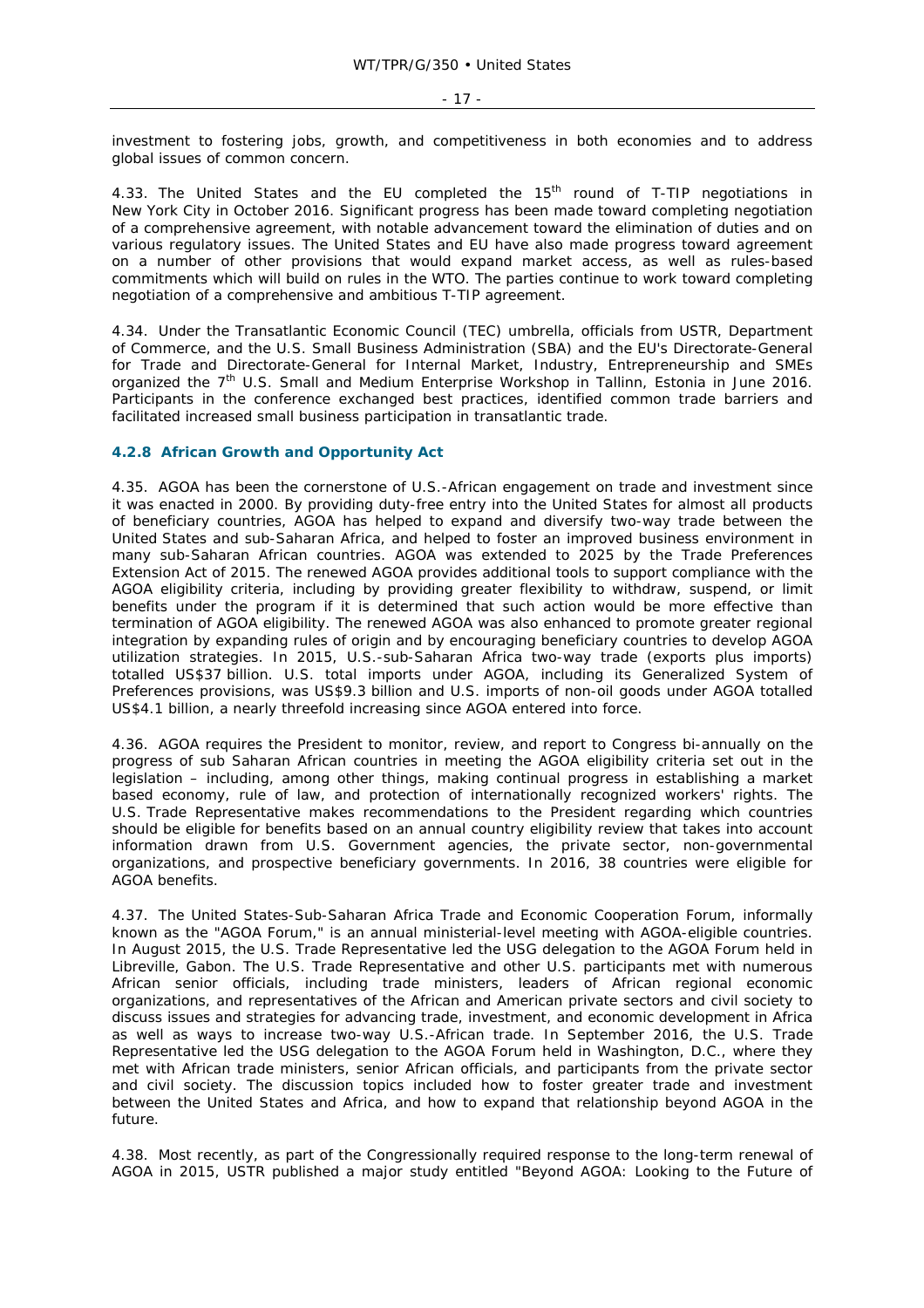- 18 -

U.S.-Africa Trade and Investment". (At: https://ustr.gov/sites/default/files/2016-AGOA-Report.pdf) The report presents the case for deepening U.S.-Africa economic investment, and outlines key trends in Africa, the United States and the broader global trading system against which such engagement will likely evolve. It also explores the substantive building blocks potentially important to a new U.S.-Africa trade architecture, and assesses some strategic and structural options for moving forward.

## **4.2.9 East African Community Trade and Investment Partnership**

4.39. During his landmark visit to sub-Saharan Africa in the summer of 2013, President Obama announced a new initiative, Trade Africa, which is a new partnership between the United States and sub-Saharan Africa that seeks to increase intra-Africa trade and investment and expand trade and economic ties between Africa, the United States, and other global markets. Trade Africa will initially focus on the member states of the East African Community (EAC) – Burundi, Kenya, Rwanda, Tanzania, and Uganda. Subsequently, South Sudan became a member of the EAC in 2016. Trade Africa will help mobilize resources to support increased U.S.-EAC trade and investment, building upon the United States-EAC Trade and Investment Partnership announced in June 2012. In February 2015, the U.S. Trade Representative and trade ministers from five EAC countries marked a milestone for Trade Africa by signing a "Cooperation Agreement among the Partner States of the East African Community and the United States of America" on trade facilitation, sanitary and phytosanitary measures, and technical barriers to trade. The Agreement will increase trade-related capacity building in these key areas in EAC countries and is intended to deepen economic ties between the United States and the EAC. Total two-way goods trade between the United States and the EAC was an estimated US\$2.0 billion in 2015, with US\$1.2 billion in U.S. goods exports and U.S. goods imports totalling US\$796 million.

## **4.2.10 The Caribbean Basin Initiative**

4.40. The programs known collectively as the Caribbean Basin Initiative (CBI) are a vital element in U.S. economic relations with its neighbors in Central America and the Caribbean. Initially launched in 1983 by the Caribbean Basin Economic Recovery Act (CBERA) and substantially expanded in 2000 with the U.S.-Caribbean Basin Trade Partnership Act (CBTPA), the CBI was further expanded in the Trade Act of 2002. In addition, the United States provides substantial benefits to Haiti through the Haitian Hemispheric Opportunity through Partnership Encouragement Act of 2006 ("HOPE Act"), the Haitian Hemispheric Opportunity through Partnership Encouragement Act of 2008 ("HOPE II"), and the Haiti Economic Lift Program Act of 2010 ("HELP Act"). In 2015, Congress extended this program of unilateral support for Haiti through 2025.

4.41. The CBERA provides beneficiary countries and territories with duty-free access to the U.S. market for certain eligible articles. Current beneficiary countries are: Antigua and Barbuda, Aruba, the Bahamas, Barbados, Belize, British Virgin Islands, Dominica, Grenada, Guyana, Haiti, Jamaica, Montserrat, St. Kitts and Nevis, St. Lucia, St. Vincent and the Grenadines, and Trinidad and Tobago. At the end of 2013, the President designated Curaçao, a successor political entity of the Netherlands Antilles, as an eligible beneficiary of CBERA and CBTPA.

4.42. On the date the CAFTA-DR entered into force for Costa Rica, El Salvador, Guatemala, Honduras, Nicaragua, and the Dominican Republic, respectively, each country ceased to be designated as a CBERA and CBTPA beneficiary. Similarly, Panama ceased to be designated as a CBERA and CBTPA beneficiary when the United States-Panama Trade Promotion Agreement entered into force on 31 October 2012.

4.43. Since its inception, the CBERA has helped beneficiaries diversify their exports. In conjunction with economic reform and trade liberalization by beneficiary countries, the trade benefits of the program have contributed to their economic growth. In December 2015, USTR submitted its eleventh biannual report to Congress on the operation of the CBERA. The report can be found on the USTR website, http://www.ustr.gov. On 10 July 2014, the United States submitted a report to the WTO on the operation of the trade-related provisions of the CBERA (WT/L/928).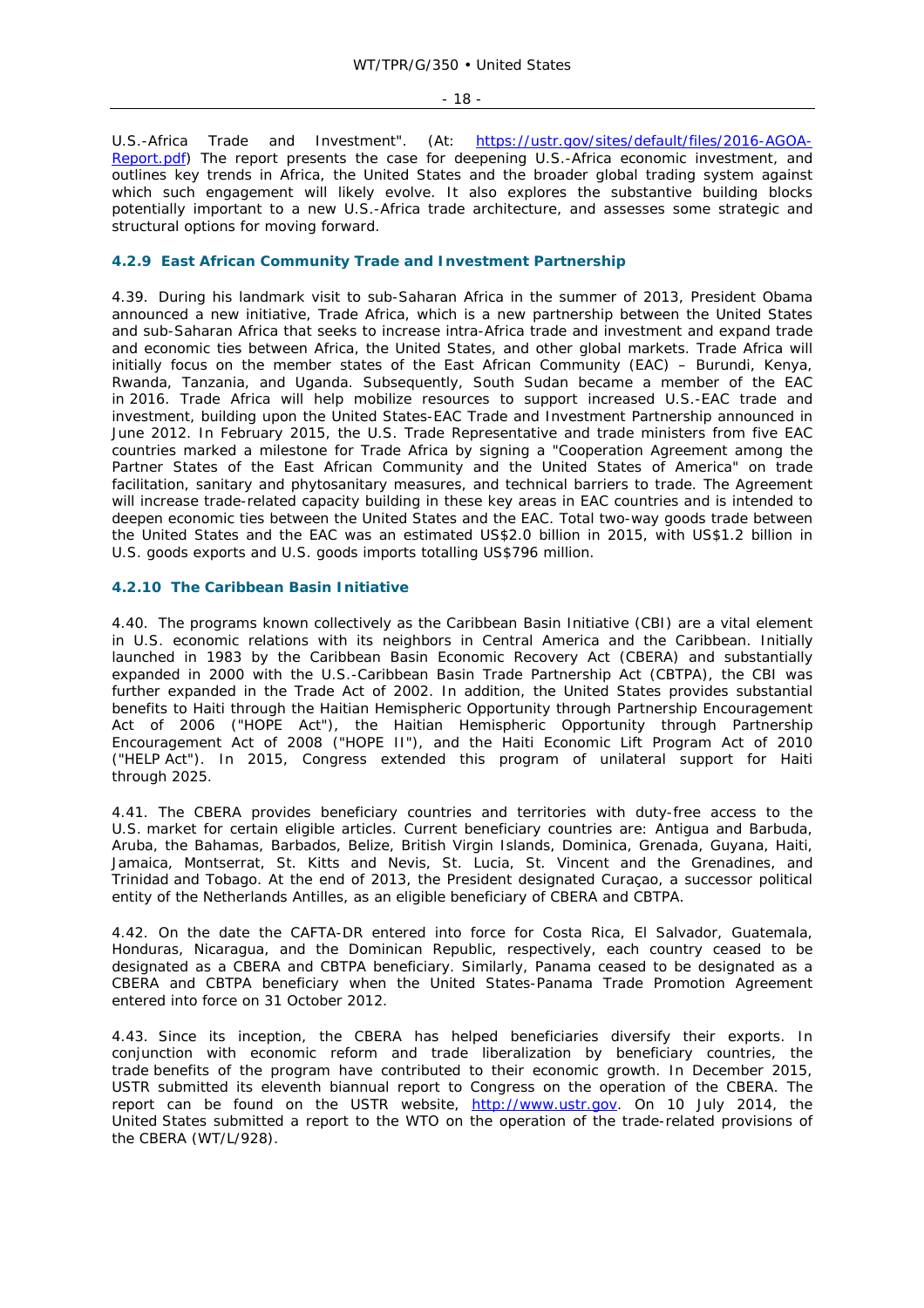## **4.3 Bilateral Trade Agreements and Initiatives**

#### **4.3.1 United States–Australia Free Trade Agreement**

4.44. The United States-Australia FTA entered into force on 1 January 2005. U.S. two-way goods trade with Australia totalled US\$36 billion in 2015, up 67% since 2004, the year before the FTA entered into force. U.S. two-way services trade with Australia totalled US\$26 billion in 2014 (latest data available), an increase of 151% since 2004. The stock of U.S. foreign direct investment in Australia reached US\$180 billion in 2014 (latest data available); the United States is the largest foreign investor in Australia, while the United States is the top destination for outbound Australian foreign direct investment.

4.45. The United States and Australia continue to closely monitor FTA implementation. The fifth Joint Committee Meeting to review implementation of the FTA and other bilateral issues was held in May 2016, and covered topics including customs, services, autos, and investment. The two countries cooperated closely in the successful conclusion of the TPP negotiations in 2015, and worked to further promote trade and investment through WTO, APEC, and other regional initiatives.

#### **4.3.2 United States–Bahrain Free Trade Agreement**

4.46. The United States-Bahrain FTA entered into force on 1 August 2006. On the first day the agreement took effect, 100% of the two-way trade in industrial and consumer products began to flow without tariffs. In 2015, two-way trade in goods was US\$2.2 billion. U.S. exports of goods were US\$1.3 billion, and U.S. imports of goods from Bahrain were US\$902 million.

4.47. The central oversight body for the Agreement is the United States-Bahrain Joint Committee (JC), chaired jointly by the Office of the U.S. Trade Representative and Bahrain's Ministry of Industry and Commerce. Dates for the third meeting of the JC have not yet been set, but when scheduled, officials of the two governments expect to discuss a broad range of trade issues, including efforts to increase bilateral trade and investment levels, possible cooperation in the broader MENA region, and additional cooperative efforts related to labor rights and environmental protection.

4.48. The U.S.-Bahrain FTA also promotes the United States' policy to increase job-supporting trade and investment between the United States and Middle East. The United States-Bahrain Bilateral Investment Treaty (BIT) took effect in May 2001.

#### **4.3.3 United States–Chile Free Trade Agreement**

4.49. The United States-Chile FTA entered into force on 1 January 2004. The United States-Chile FTA eliminates tariffs and opens markets, reduces barriers to trade in services, provides protection for intellectual property, ensures regulatory transparency, guarantees non-discrimination in the trade of digital products, commits the Parties to maintain competition laws that prohibit anticompetitive business conduct, and requires effective labor and environmental enforcement. Two-way goods trade totalled US\$24.2 billion in 2015, with U.S. goods exports to Chile totalling US\$15.4 billion. As of 1 January 2015, all products became duty free under the Agreement.

4.50. The central oversight body for the FTA is the United States-Chile Free Trade Commission (FTC), comprised of the U.S. Trade Representative and the Chilean Director General of International Economic Affairs or their designees. In June 2014, the United States and Chile executed an exchange of letters agreeing to a Code of Conduct for Dispute Settlement Proceedings and Common Guidelines for the Interpretation, Application and Administration of Chapter Four and other relevant provisions of the Agreement. The FTC last met in June 2015 to review implementation of the Agreement.

#### **4.3.4 United States-Colombia Trade Promotion Agreement**

4.51. The United States-Colombia Trade Promotion Agreement (CTPA) entered into force on 15 May 2012. Two-way goods trade totalled US\$30.4 billion in 2015, with U.S. goods exports to Colombia totalling US\$16.3 billion. "Year 5" tariff cuts occurred on 1 January 2016. The CTPA's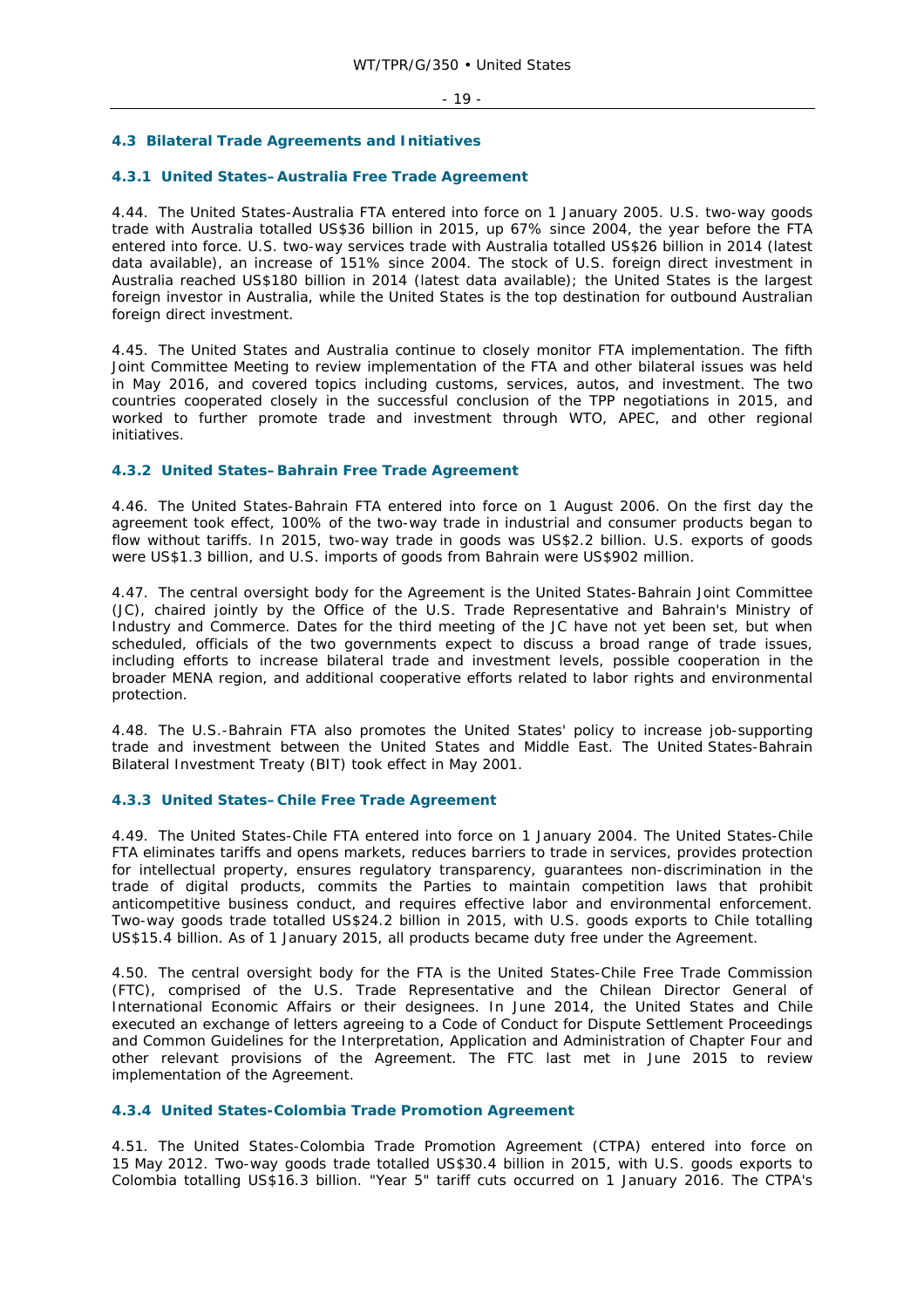central oversight body is the United States-Colombia Free Trade Commission (FTC), comprised of the U.S. Trade Representative and the Colombia Minister of Foreign Trade and Tourism or their designees. In November 2012, the FTC held its inaugural meeting to review implementation of the Agreement.

4.52. During 2014 and 2015, the United States continued intensive engagement with the Colombian government under the Action Plan Related to Labor Rights to support its efforts to improve the protection of worker rights, prevent violence against trade unionists, and ensure the prosecution of the perpetrators of such violence. The Colombian government has continued to take important steps to strengthen labor rights, including issuing a new Presidential Decree in April 2016 to help inspectors investigate and apply potentially very significant fines to employers that use abusive forms of subcontracting to violate labor rights, and hiring 279 additional labor inspectors for a total of 413 new inspectors since the launch of the Action Plan. More work remains to be done, and the United States will continue its intensive engagement with the Government of Colombia and stakeholders to ensure progress on workers' rights.

4.53. In December 2013, both the Environmental Affairs Council (EAC) under the CTPA and the Environmental Cooperation Commission (ECC) under the United States-Colombia Environmental Cooperation Agreement (ECA), which entered into force on 28 June 2013, met. The Council and Commission also held a public session pursuant to the CTPA environment chapter and the ECA. The EAC reviewed implementation of the Environment Chapter of the CTPA including actions taken by both countries to increase levels of environmental protection, ensure effective enforcement of environmental laws, and provide opportunities for public participation in environmental governance and the trade policy-setting processes. The ECC reviewed ongoing environmental cooperation activities and approved and signed the first United States-Colombia Work Program for Environmental Cooperation under the ECA, which provides a robust framework for advancing environmental cooperation in the coming years. In 2015 and 2016, the United States and Colombia made progress toward the establishment of an independent secretariat to receive and consider submissions from the public on matters regarding enforcement of environmental laws pursuant to Article 18.8 of the CTPA, and hope to finalize the agreement in 2016 or early 2017. The secretariat mechanism is intended to promote public participation in the identification and resolution of issues regarding each party's enforcement of its environmental laws.

## **4.3.5 United States–Israel Free Trade Agreement**

4.54. The United States-Israel Free Trade Agreement is the United States' first FTA. It entered into force in 1985 and continues to serve as the foundation for expanding trade and investment between the United States and Israel by reducing barriers and promoting regulatory transparency. In 2015, U.S. goods exports to Israel were US\$15.1 billion.

4.55. In January 2016, the United States and Israel sought ways to engage in collaborative efforts to increase bilateral trade and investment. During the meeting, the United States and Israel began discussion of a work plan to address the remaining barriers to bilateral trade, including in the areas of agriculture and customs, among other areas. The two sides also made progress on a number of market access issues related to standards, customs classification, and technical regulations.

4.56. In 1996, the United States and Israel concluded an Agreement Concerning Certain Aspects of Trade in Agricultural Products (ATAP), which provided for duty-free or other preferential treatment for certain agricultural products. The 1996 agreement was extended through 2003, and a new agreement was concluded in 2004. While this Agreement originally ran through 2008, it has been extended annually since then. In June 2014, the United States proposed revised modalities for a new ATAP agreement, seeking to capitalize on progress to date and to streamline the negotiations while liberalizing trade to the maximum degree possible. Each side is reviewing the proposals put forward by the other in preparation for the next round of negotiations, tentatively planned for late 2016. In December 2015, the two sides agreed to extend the 2004 ATAP through 31 December 2016, while negotiations for a new ATAP continue.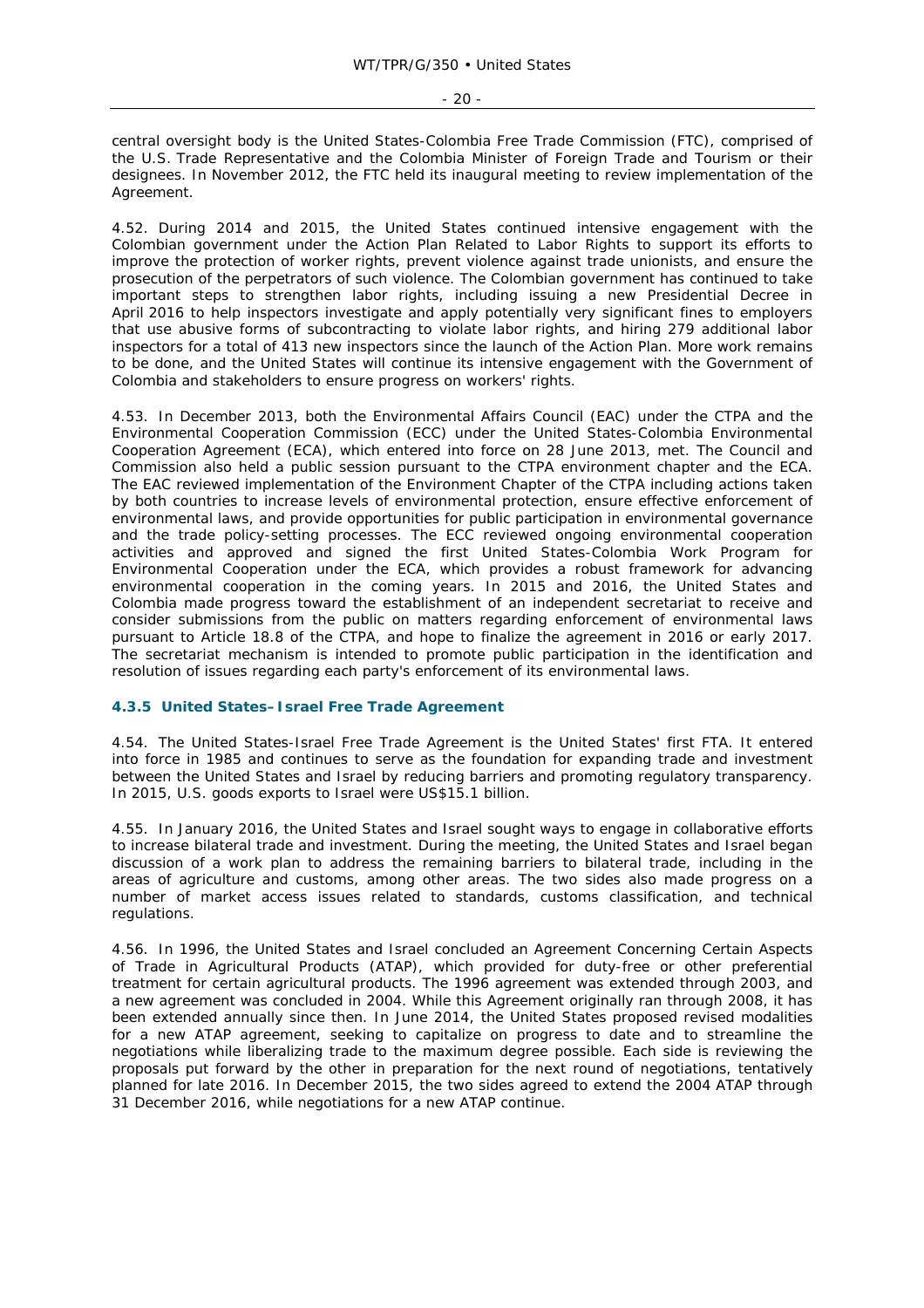#### **4.3.6 United States–Jordan Free Trade Agreement**

4.57. In 2016, the United States and Jordan continued to benefit from their economic partnership. A key element of this relationship is the United States-Jordan Free Trade Agreement, which entered into force on 17 December 2001, and was implemented fully on 1 January 2010. In addition, the Qualifying Industrial Zones (QIZs), established by the U.S. Congress in 1996, allow products to enter the United States duty free if manufactured in Jordan, Egypt, or the West Bank and Gaza, with a specified amount of Israeli content. The program has succeeded in stimulating significant business cooperation between Jordan and Israel.

4.58. U.S. goods exports were an estimated US\$1.4 billion in 2015, down 33% from 2014. QIZ products account for about 5% of Jordanian exports to the United States, but the QIZ share of these exports is declining relative to the share of exports shipped to the United States under provisions of the FTA. This shift toward exporting products manufactured outside of the QIZs demonstrates the important role the FTA plays in helping Jordan diversify its economy.

4.59. At the May 2016 meeting of the Joint Committee (JC) established under the FTA, the United States and Jordan agreed to update an action plan outlining concrete steps to boost trade and investment bilaterally, and between Jordan and other countries in the Middle East region.

4.60. Additionally, the United States continued to work with Jordan in the area of labor standards, particularly through ongoing efforts under the Implementation Plan Related to Working and Living Conditions of Workers in Jordan, signed in 2013. The Plan addresses labor concerns in Jordan's garment factories including anti-union discrimination against foreign workers, conditions of accommodations for foreign workers, and gender discrimination and harassment.

#### **4.3.7 United States–Korea Free Trade Agreement**

4.61. The United States-Korea Free Trade Agreement (KORUS) entered into force on 15 March 2012. Despite a prolonged period of relatively slow growth in Korea and resultant drop in import demand, U.S.-Korea goods and services trade increased from US\$126 billion to US\$146 billion between 2011 (pre-FTA) and 2015. Manufacturing exports reached US\$37.2 billion in 2015, an 8.2% increase from 2011. Passenger vehicle exports increased 208% by value between 2011 and 2015, more than 14 times faster than the increase in U.S. auto exports to the world. Services exports reached US\$20.5 billion in 2015, an increase of 23.1% from 2011. Overall, the U.S. International Trade Commission estimated in 2016 that U.S. exports to Korea were roughly US\$16 billion higher than they would have been absent KORUS.

4.62. There are 21 KORUS Committees and Working Groups, which meet regularly and can also be convened on an ad hoc basis to address issues of concern. The agreement's central oversight body is the Joint Committee, chaired by the U.S. Trade Representative and the Korean Trade, Industry and Energy Minister. There have been four Joint Committee meetings since the agreement entered into force, at which issues of substantial interest to both Parties, such as the regulatory environment, competition policy, and automotive trade, were discussed. Senior Officials Meetings are also held in conjunction with Joint Committee meetings to coordinate and report on the activities of the committees and working groups established under the agreement and to review important issues as they arise.

4.63. The United States addresses KORUS compliance and other trade issues on a continual basis through regular inter-sessional consultations, through our respective embassies, and other engagement with the Korean government, including at senior levels, in order to resolve issues in a timely manner.

#### **4.3.8 United States–Morocco Free Trade Agreement**

4.64. The United States-Morocco Free Trade Agreement (FTA) entered into force on 1 January 2006. Since the entry into force of the FTA, two-way U.S.-Morocco trade in goods has grown from US\$927 million in 2005 (the year prior to entry into force) to US\$2.6 billion in 2015. U.S. goods exports to Morocco in 2014 were US\$1.6 billion, down 23.5% from the previous year. Corresponding U.S. imports from Morocco in 2015 were US\$1.0 billion, up nearly 2% from 2014.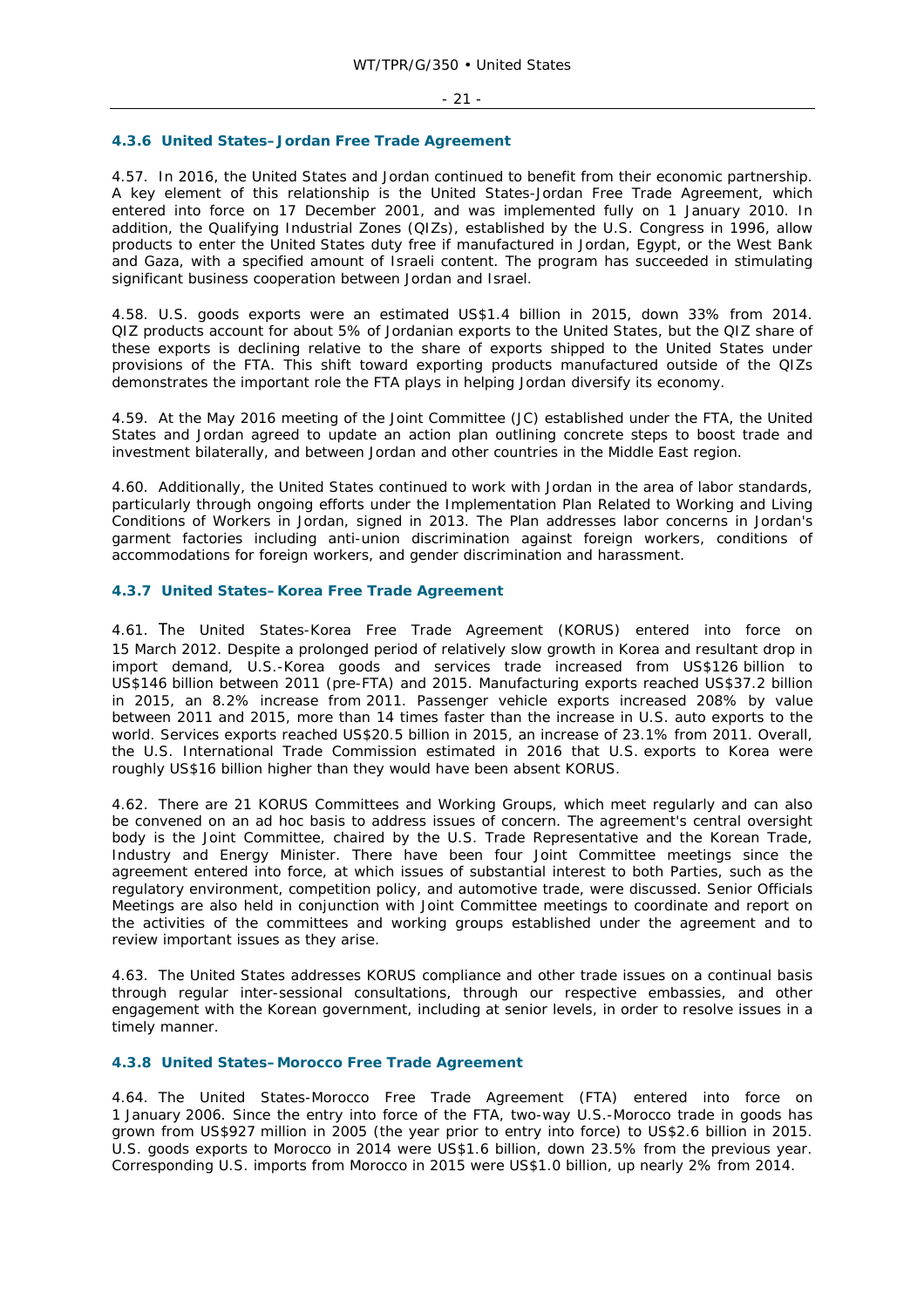- 22 -

4.65. The United States and Morocco held the fourth meeting of the FTA Joint Committee (JC) on February 20, 2015 in Rabat. U.S. and Moroccan officials noted productive bilateral environmental and labor-related cooperation under the Labor and Environment FTA Subcommittees, which had met in September and October 2014, respectively. They also reviewed recent improvements to Morocco's legislative regime for the protection of intellectual property rights and discussed Morocco's steps to implement the bilateral Customs and Mutual Assistance and Trade Facilitation agreements, signed in 2013 and which entered into force on February 1, 2016, as well as the WTO Trade Facilitation Agreement.

4.66. In the area of agriculture, the JC reviewed discussions held just prior to the JC's session in combined meetings of the Agriculture and Sanitary and Phytosanitary (SPS) FTA Subcommittees. In the Subcommittee meetings, expert-level delegations considered the steps required to complete Moroccan SPS applications for market access to the United States for a number of agricultural products. They also explored new approaches to the operation of the tariff rate quotas (TRQs) for wheat established by Morocco under the FTA. Useful exchanges of technical information across a range of issues took place, designed to facilitate ongoing discussions. The two delegations committed to a series of digital video conferences and other communications throughout the year in order to maintain progress. Several of these conferences subsequently were held throughout 2015. The Subcommittees are currently planning their next meetings for Fall 2016. The next Agriculture and SPS FTA committee is scheduled for October 2016.

## **4.3.9 United States–Oman Free Trade Agreement**

4.67. The United States-Oman Free Trade Agreement, which entered into force on 1 January 2009, complements existing FTAs to promote economic reform and openness in the region. Implementation of the obligations contained in the comprehensive agreement will generate export opportunities for U.S. goods and services providers, solidify Oman's trade and investment liberalization efforts, and strengthen intellectual property rights protection and enforcement. In 2015, two-way trade in goods was US\$3.3 billion. U.S. exports of goods were US\$2.4 billion, and U.S. imports of goods from Oman were US\$906 million.

4.68. The central oversight body for the FTA is the United States-Oman Joint Committee, chaired jointly by the U.S. Trade Representative and the Minister of Commerce and Industry. Dates for the third meeting of the JC have not yet been set, but when scheduled, officials of the two governments expect to discuss a broad range of trade issues including efforts to increase bilateral trade and investment levels, possible cooperation in the broader Middle East and North Africa region, and additional cooperative efforts related to labor rights and environmental protection.

## **4.3.10 United States–Panama Trade Promotion Agreement (Panama TPA)**

4.69. The United States-Panama Trade Promotion Agreement (Panama TPA) entered into force on 31 October 2012. The United States' two-way goods trade with Panama was US\$8.1 billion in 2015, with U.S. goods exports to Panama totalling US\$7.7. billion. "Year 5" tariff cuts occurred on 1 January 2016. The TPA's central oversight body is the United States-Panama Free Trade Commission (FTC), comprised of the U.S. Trade Representative and the Panamanian Minister of Trade and Industry or their designees. The Parties have agreed to hold an FTC meeting in November 2016, to review implementation of the Agreement.

4.70. The Agreement includes obligations for both countries to protect fundamental labor rights as well as to effectively enforce existing labor laws, which will enable workers and businesses to compete on a level playing field. The Agreement also established a Labor Affairs Council (LAC) under the labor chapter.

4.71. The Agreement establishes an Environmental Affairs Council (EAC) under the environment chapter. The related U.S.-Panama Environmental Cooperation Agreement (ECA) establishes an Environmental Cooperation Commission (ECC). In December 2015, the United States and Panama signed an agreement establishing the secretariat for environmental enforcement matters, which is housed at the Water Center for Humid Tropics of Latin America and the Caribbean (CATHALAC). The agreement entered into force in August 2016.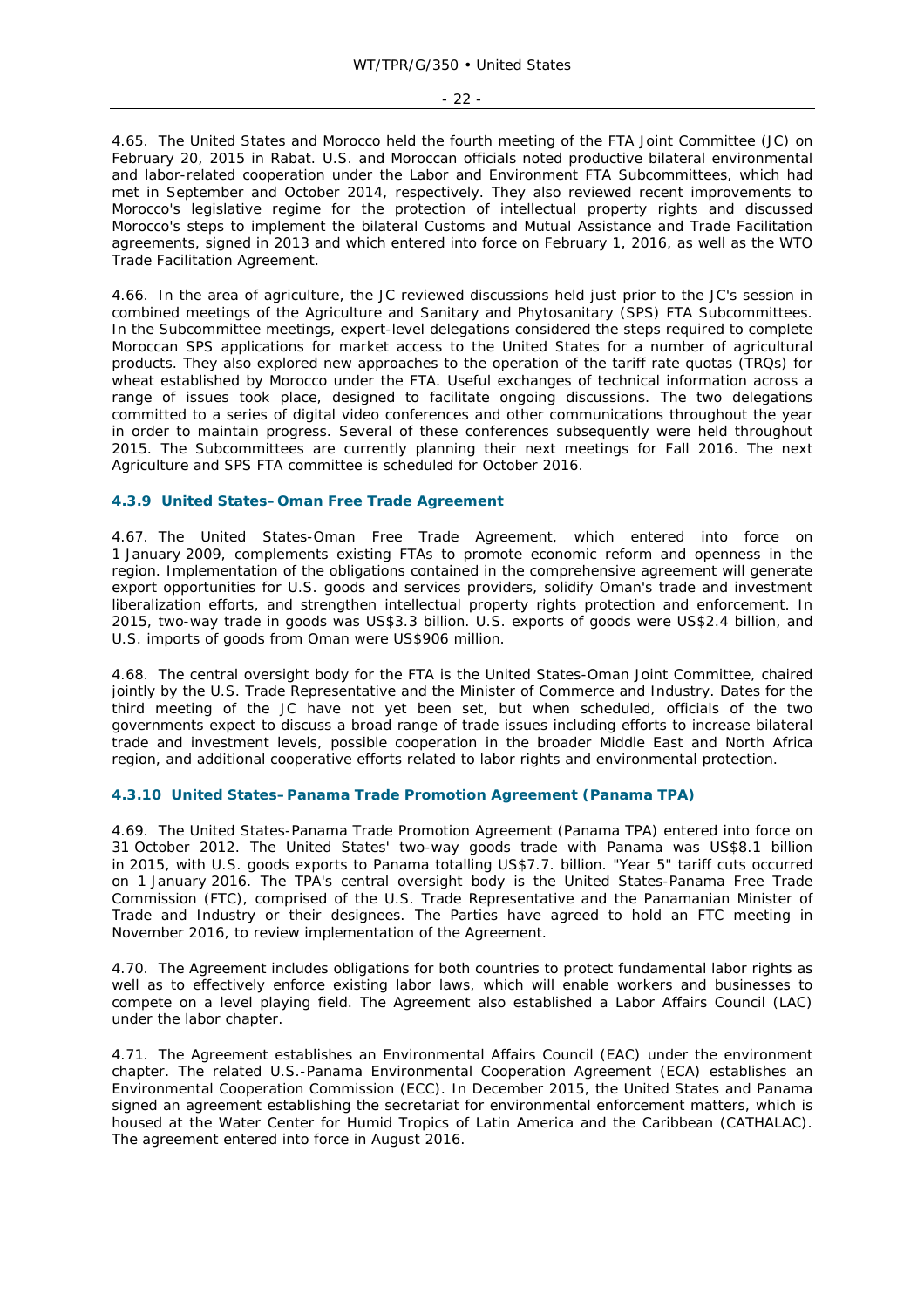#### **4.3.11 United States–Peru Trade Promotion Agreement**

4.72. The United States-Peru Trade Promotion Agreement (PTPA) entered into force on 1 February 2009. The PTPA eliminates tariffs and removes barriers to U.S. services, provides a secure, predictable legal framework for investors, and strengthens protection for intellectual property, workers, and the environment. The United States' two-way goods trade with Peru was an estimated US\$13.8 billion in 2015, with U.S. goods exports to Peru totalling US\$8.7 billion.

4.73. The PTPA's central oversight body is the United States-Peru Free Trade Commission (FTC), comprised of the U.S. Trade Representative and the Peruvian Minister of Foreign Trade and Tourism or their designees. In June 2015, the FTC held its fifth meeting to review implementation of the Agreement.

4.74. The PTPA also established the United States-Peru Forest Sector Subcommittee and the Environmental Affairs Council (EAC). The Subcommittee serves as a forum for the Parties to exchange views and share information on any matter arising under the PTPA's Annex on Forest Sector Governance (Forest Annex), and through the EAC, the United States and Peru have had robust engagement concerning the implementation of the environmental obligations under the PTPA Environment Chapter and the Forest Annex. In June 2015, the EAC met in Lima, Peru along with the Forest Sector Subcommittee and the Environmental Cooperation Commission (ECC). The Parties reviewed progress under the Forest Sector Annex, including the launch of a new Peruvian Forest and Wildlife Service in August 2014. The Parties also signed an agreement to establish the secretariat for environmental matters, an independent body to receive public submissions concerning environmental enforcement and approved and ECC Work Program for 2015–2018 which lays out a plan for continued support for Peru. As provided for under the Forest Annex, in February 2016 the United States requested the Government of Peru to verify that a 2015 timber shipment exported to the United States complied with applicable Peruvian laws and regulations. The United States responded to the verification findings with a set of recommended actions and intends to work with the Government of Peru to implement reforms to improve enforcement of Peruvian forestry laws.

## **4.3.12 United States–Singapore Free Trade Agreement**

4.75. The United States-Singapore FTA, the United States' first in Asia, has been in effect since 2004. Since then, two-way trade has increased 50%. Singapore is the  $17<sup>th</sup>$  largest goods trading partner of the United States, with US\$50 billion in two-way goods trade, and its 19<sup>th</sup> largest services trading partner, with US\$21 billion in two-way services trade. The United States consults regularly with Singapore to monitor implementation of the FTA, address bilateral issues, and further build and expand the bilateral relationship.

#### **5 TRADE IN SERVICES AGREEMENT**

5.1. Launched in 2013, the Trade in Services Agreement (TiSA) is a trade initiative focused exclusively on services. Drawing on best practices from around the world, TiSA is designed to encompass state-of-the-art trade rules aimed at promoting fair and open competition across the full spectrum of service sectors – from telecommunications and technology to distribution and delivery services.

5.2. Twenty-three economies are participating in TiSA negotiations: Australia; Canada; Chile; Colombia; Costa Rica; the European Union; Hong Kong, China; Iceland; Israel; Japan; Liechtenstein; Mauritius; Mexico; New Zealand; Norway; Pakistan; Panama; Peru; the Republic of Korea; Switzerland; Chinese Taipei; Turkey; and the United States. TiSA participants represented nearly 70% of the world's US\$55 trillion services market in 2014 (latest data available).

5.3. The United States and other TiSA partners are working to complete negotiations by the end of 2016. Substantial progress has been made in stabilizing texts across its many components, and negotiations will be intensifying in an effort to reach agreement on additional disciplines in areas like telecommunications, financial services, and e-commerce, as well as to obtain high-quality market access offers from all participants.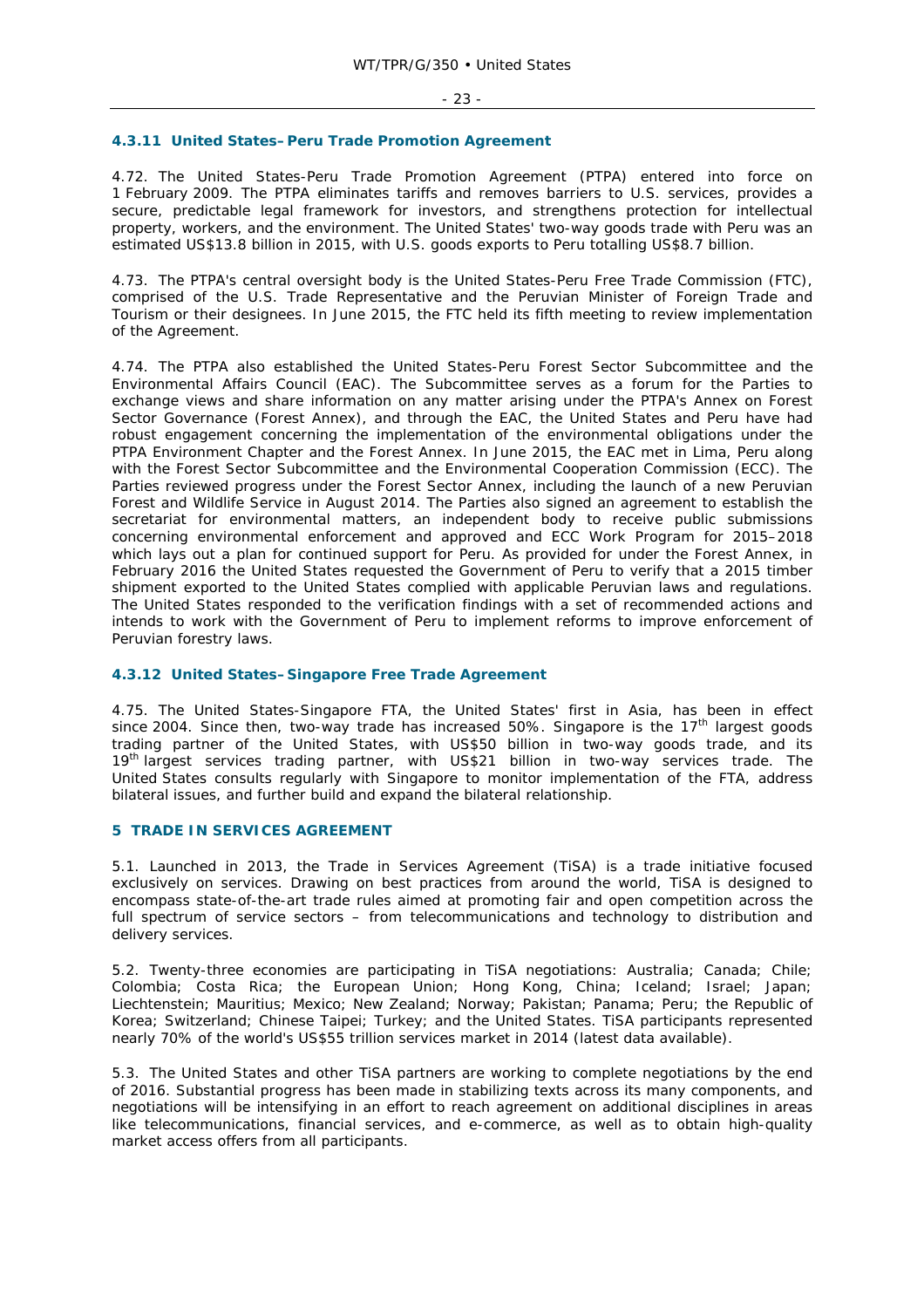## **6 TRADE-RELATED CAPACITY BUILDING INITIATIVES**

6.1. Trade policy and development assistance are key tools that together can help alleviate poverty and improve opportunities. Through "Aid for Trade," the United States focuses on helping developing countries integrate into the global trading community. Support to countries, in the form of training and technical assistance, can help them make decisions about the benefits of trade arrangements and reforms; implement their international and regional obligations to bring certainty to their trade regimes; and enhance these countries' ability to take advantage of the opportunities of the multilateral trading system and to compete in a global economy. Accordingly, U.S. assistance addresses a broad range of issues so that communities, rural areas, and small businesses, including female entrepreneurs, benefit from ambitious reforms in trade rules that are being negotiated in the WTO and in other trade fora. The United States promotes trade and economic growth in developing countries through a wide range of trade capacity building (TCB) activities.

6.2. An important element of this TCB work involves coordinating U.S. Government technical assistance activities with those of the international institutions in order to identify and take advantage of donor synergies in programming and to avoid duplication. Such institutions include the WTO, the World Bank, the IMF, the regional development banks, and the United Nations. The United States, led by USTR at the WTO, by the Treasury Department at various international financial bodies, and by the State Department at the United Nations, works in partnership with these institutions and other donors to ensure that, where appropriate, trade-related assistance is an integral component of development programs tailored to the circumstances within each developing country.

6.3. The United States' efforts build on its longstanding commitment to help partner countries benefit from the opportunities provided by the global trading system, both through bilateral U.S. assistance and through multilateral institutions. U.S. bilateral assistance includes programs such as targeted assistance for developing countries participating in U.S. preference programs and coordination of assistance through Trade and Investment Framework Agreements (TIFAs). The United States also provides bilateral assistance to developing countries to enable them to work with the private sector and non-governmental organizations to transition to a more open economy, to prepare for WTO negotiations, and to abide by their trade obligations. Multilaterally, the United States has supported and will continue to support trade-specific assistance mechanisms, such as the Enhanced Integrated Framework for Trade-Related Assistance to Least-Developed Countries and the WTOs Global Trust Fund for Trade-Related Technical Assistance.

## **6.1 World Trade Organization-Related U.S. Trade-Related Assistance**

6.4. International trade can play a major role in the promotion of economic growth and the alleviation of poverty, and the United States recognizes that TCB can facilitate more effective integration of developing countries into the international trading system and enable them to benefit further from global trade. The United States has and will continue to directly support the WTO's trade-related technical assistance efforts. As a major bilateral provider of trade capacity building assistance, the United States has remained an active partner in the WTO's Aid for Trade discussion.

6.5. The United States supports the trade-related assistance activities of the WTO Secretariat through voluntary contributions to the DDA Global Trust Fund. In September 2016, the United States pledged an additional US\$600,000 to the trust fund. Taking into account this contribution, total U.S. contributions to the WTO have amounted to more than US\$17 million since 2001.

6.6. The United States provides technical support to countries that are in the process of acceding to the WTO and for post-accession implementation. In 2015, the United States provided WTO accession assistance to Afghanistan, Kazakhstan, and Liberia. Among current accession applicants, Algeria, Azerbaijan, Belarus, Bosnia and Herzegovina, Ethiopia, Iraq, Lebanon, Serbia, and Uzbekistan received U.S. technical assistance earlier in their accession processes. In addition, Albania; Georgia; Lao People's Democratic Republic; Macedonia; Morocco; Nepal; Tajikistan; Ukraine; and Viet Nam continue to receive assistance with implementing their membership commitments.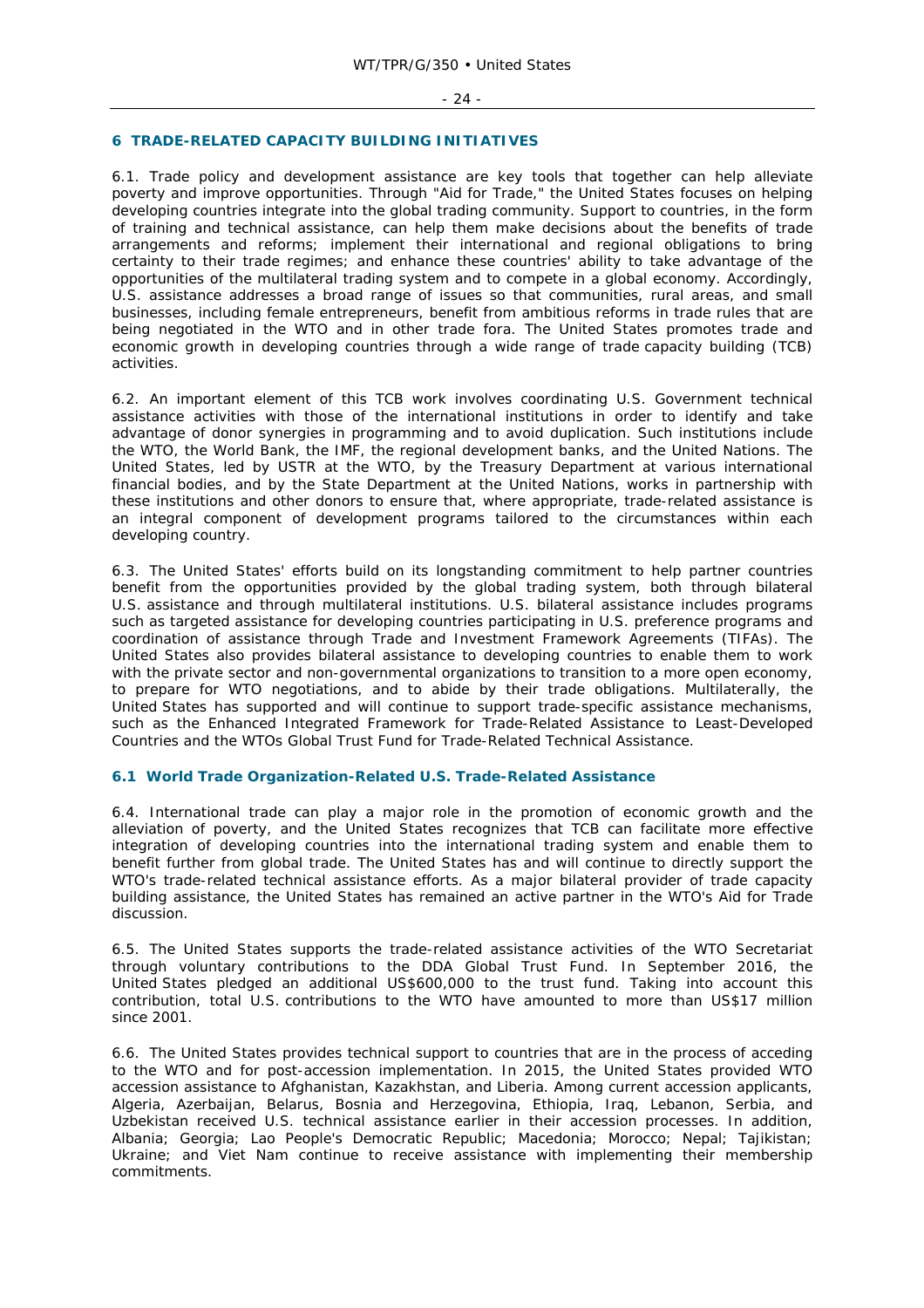#### **6.2 The Enhanced Integrated Framework**

6.7. The Enhanced Integrated Framework (EIF) is a multi-organization, multi-donor program that operates as a coordination mechanism for trade-related assistance to least-developed countries (LDCs) with the overall objective of integrating trade into national development plans. The United States supports the EIF primarily through complementary bilateral assistance to EIF participating countries. U.S. Agency for International Development (USAID) bilateral assistance to LDC participants supports initiatives both to integrate trade into national economic and development strategies and to address high priority capacity building needs designed to accelerate integration into the global trading system.

## **6.3 TCB Initiatives for Africa**

6.8. In July 2013, President Obama launched "Trade Africa" with the five members of the East African Community (EAC) – Burundi, Kenya, Rwanda, Tanzania, and Uganda – to support increased regional and U.S.-EAC trade and investment. As part of this engagement, the United States and its EAC partners negotiated, and have been working to implement, a February 2015 Cooperation Agreement covering sanitary and phytosanitary (SPS) measures, technical barriers to trade (TBT), and trade facilitation. The Administration subsequently expanded the Trade Africa initiative to Cote d'Ivoire, Ghana, Mozambique, Senegal, and Zambia, and it committed to provide technical support on trade matters to the Economic Community of West African States (ECOWAS). Cooperation between the United States and its Trade Africa partners – including through technical and capacity building assistance – could help the latter meet their WTO obligations under the SPS, TBT, and Trade Facilitation Agreements, foster an improved business climate, and address capacity issues that constrain trade.

6.9. The United States has boosted trade capacity building assistance through Trade and Investment Hubs on the continent, which are expected to facilitate over US\$200 million in new investments and foster the creation of 37,000 jobs by 2020. Under this initiative, USAID expanded its flagship Trade Hubs into Trade and Investment Hubs (Hubs). These Hubs, located in Accra, Ghana; Pretoria, South Africa; and Nairobi, Kenya, implement new and innovative initiatives to reduce bottlenecks along major trade corridors, as well as boost exports through the formation of sustainable business associations with international membership. The Hubs are responsible for creating Source Africa, the continent's largest apparel trade show. Moreover, the Hubs support implementation of the Feed the Future initiative to help improve food security by integrating regional markets and reducing the time and cost to move goods from areas of surplus to those of deficit. Supporting such investment allows key value chains to scale up, reaching tens of thousands of smallholder farmers, and create stable, long-term employment opportunities.

6.10. The U.S. Department of Agriculture's Foreign Agricultural Service (FAS) administers a number of agricultural technical assistance, training, and research programs in sub-Saharan Africa. USDA's capacity-building program objectives are to increase agricultural trade both regionally and with the United States, help develop trade policies based on sound science, support agricultural sector growth in partner countries and promote regional food security. To this end, FAS administers programs to support SPS regulatory and policy development and improvements that will help decrease international trade constraints. This capacity building creates regional frameworks for countries to develop equivalent SPS systems that govern regional trade, including transboundary animal disease and plant pest monitoring, control, and emergency response. In addition, FAS capacity building is helping to develop food monitoring systems that will both ensure exported foods meet international requirements and that will safeguard domestic food supplies from chemical and microbiological contamination.

6.11. The Millennium Challenge Corporation (MCC) works in partnership with well-governed developing countries to tackle the most critical obstacles to private investment and economic growth. While MCC's program with each country is different, many partner countries place a high priority on increasing their competiveness and facilitating domestic commerce as well as regional and international trade. Since MCC was created in 2004, the agency has invested more than US\$6 billion in trade-related assistance to developing countries, and more than half of that has gone to 15 sub-Saharan African countries. This aid focuses on trade-related infrastructure such as roads and electricity, improving the productivity of small and medium-sized businesses and export-oriented industries, and leveraging policy and regulatory reforms. Such support allows countries to expand their export-oriented sectors and better utilize AGOA. Major projects have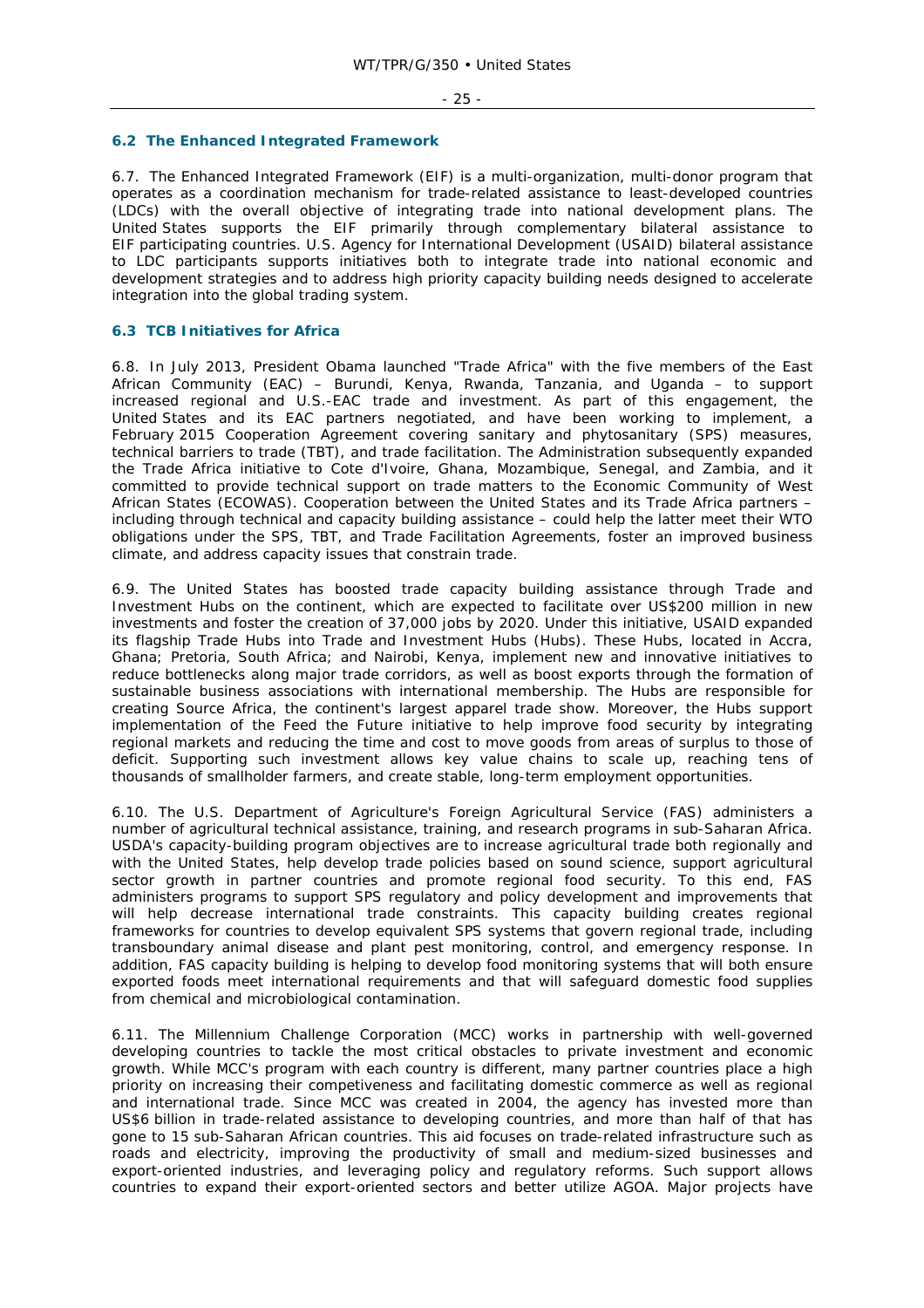included expansions to the principal sea ports of Benin and Cape Verde, upgrades to Mali's international airport, and roads for commerce in Ghana, Senegal, Tanzania, and Mozambique. MCC has also supported trade policy and customs improvements through its threshold programs in Liberia and Zambia.

6.12. Through Power Africa, launched in 2013, the U.S. Government and a coalition of more than 130 public and private sector partners are working to double access to electricity in sub-Saharan Africa. At the 2014 U.S.-Africa Business Forum, President Obama pledged new funding to expand Power Africa's reach to all of sub-Saharan Africa, and announced a new aggregate goal of adding 30,000 megawatts (MW) of new, cleaner electricity and increasing electricity access by at least 60 million new connections. Power Africa is providing support for projects expected to generate more than 29,000 MW, and this support has already helped transactions expected to generate more than 4,600 MW of generation reach financial close. Through the combined efforts of Power Africa's strategic partners, including the World Bank Group, the African Development Bank, the European Union, and the Governments of Sweden, the United Kingdom, Norway, Canada, and Japan, Power Africa is on track to meet its goals by 2030. To date, Power Africa's initial US\$7 billion commitment has mobilized more than US\$52 billion in additional external commitments, including more than US\$40 billion in private sector commitments to invest in power generation and distribution across sub-Saharan Africa. By demonstrating that renewable power transactions are financially viable, improving the performance of utilities, changing the regulatory mind-set on renewables, and harmonizing policies to drive investment and stability, Power Africa is also playing a critical role in advancing affordable, reliable, and modern energy services and substantially increasing the share of renewable energy in sub-Saharan Africa.

6.13. The U.S. Trade and Development Agency (USTDA), the U.S. Government's project preparation agency, works to reduce barriers to financing infrastructure. In support of Trade Africa goals, USTDA increased its portfolio in Africa by two-thirds to stimulate the infrastructure development Africa requires to trade globally. This early-stage investment across 30 projects, including ports, airports, electricity, and telecom, and has the potential to mobilize more than US\$2 billion in private and public financing during implementation. USTDA also facilitated eight reverse trade missions, in which 120 public and private sector delegates from 19 countries in sub-Saharan Africa participated, increasing their capacity to make informed investment decisions in their infrastructure investments.

6.14. Since 2005, the United States has mobilized its development agencies to help the West African countries of Benin, Burkina Faso, Chad, Mali, and Senegal address obstacles they face in the cotton sector. MCC, USAID, and USDA continue to work with these nations as they seek to develop a coherent long-term development strategy to improve prospects in the cotton sector. Elements of such a strategy address key challenges such as improved productivity and domestic reforms. The United States will continue to coordinate with the WTO, World Bank, the African Development Bank, and others as part of the multilateral effort to address the development aspects of cotton. This includes the active participation of the United States in the WTO Secretariat's periodic meetings with donors and recipient countries to discuss the trade, development, and reform aspects of cotton.

6.15. The USAID-funded West Africa Cotton Improvement Program (WACIP), which ran from 2006-2013, and the follow-on Feed the Future C-4 Cotton Partnership Program, along with other U.S. Government and MCC agriculture and trade-related programs in the C-4 countries, reflect the substantial commitment of the U.S. Government to address the development aspects of cotton raised by the C-4 countries. The cooperative agreement for the Cotton Partnership Program was approved in April 2014 and is anticipated to cover four years ending in March 2018. The United States also provides complementary support to the cotton sector through other programs. MCC is implementing or has implemented compacts with Benin, Burkina Faso, Mali, and Senegal. USDA also provides support to these countries through its Food for Progress program, which encourages development of the agriculture sector and market development. USDA further supports the West African cotton sector through its research and exchange programs, specifically the Borlaug and Cochran Programs.

## **6.4 Standards Alliance**

6.16. In November 2012, the United States launched a U.S.-sponsored assistance facility called the "Standards Alliance" with the goal of building capacity among developing countries to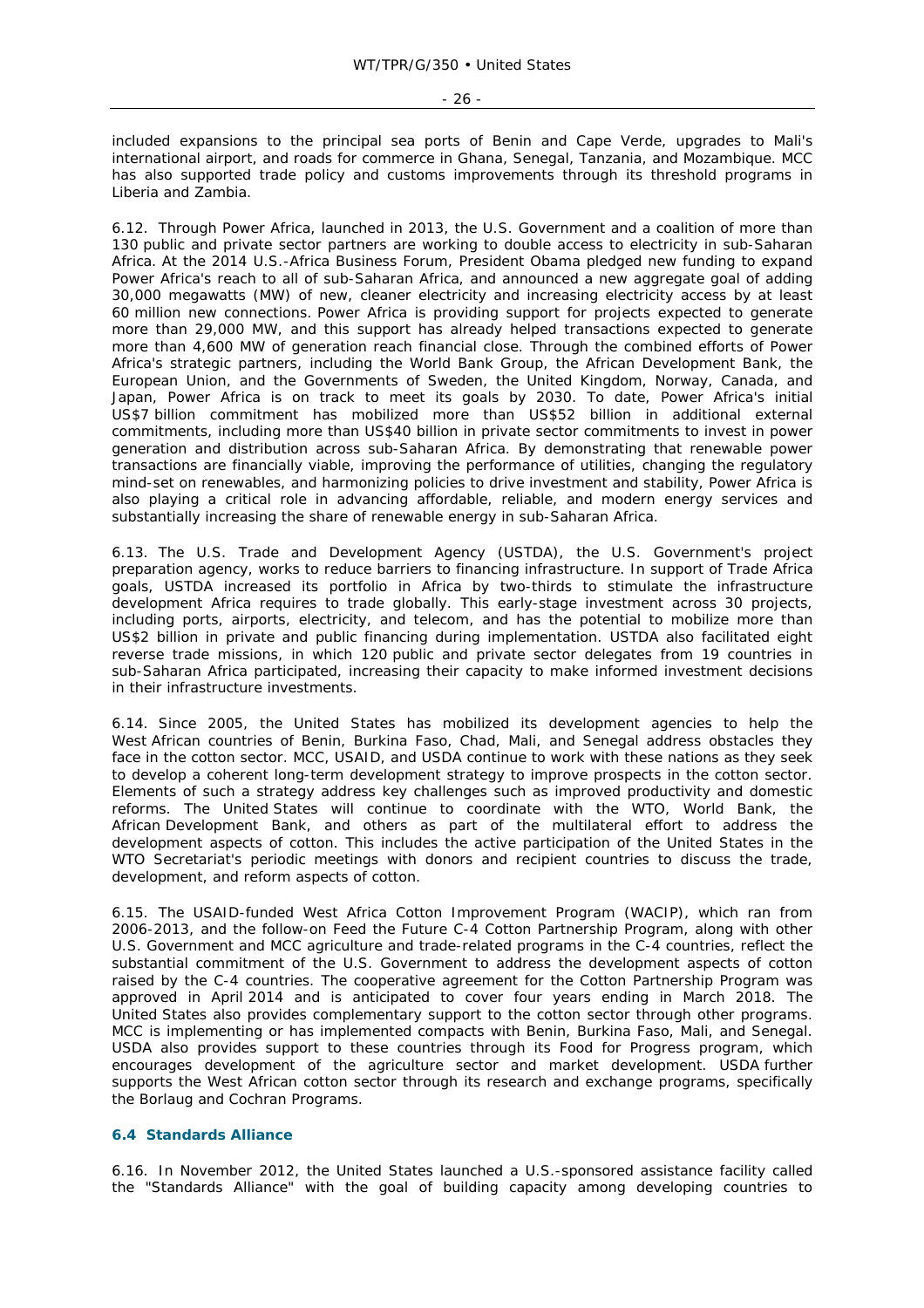implement the WTO Agreement on Technical Barriers to Trade (TBT Agreement). The Standards Alliance provides resources and expertise to enable developing countries to effectively implement the TBT Agreement. The focus of these efforts in developing countries includes efforts: to improve practices related to notification of technical regulations and conformity assessment procedures to the WTO; to strengthen domestic practices related to adopting relevant international standards; and to clarify and streamline regulatory processes for products.

6.17. In May 2013, USAID and the American National Standards Institute (ANSI) entered into a public-private partnership that coordinates private-sector subject matter experts from ANSI member organizations in the delivery of training and other technical exchange with interested Standards Alliance countries on international standards and best practices. In coordination with USTR, the USAID-ANSI partnership includes activities in up to 10 markets representing a variety of geographical regions and levels of economic development. In consultation with TPSC member agencies and private sector experts, ANSI reviewed the applications received based on consideration of bilateral trade opportunities, available private sector expertise that may be leveraged, demonstrated commitment and readiness for assistance, and potential development impact. Participating countries/regions include: Central America (CAFTA-DR, Panama), Colombia, Mexico, the East African Community, Indonesia, Middle East/North Africa, Peru, Southern Africa Development Community, developing ASEAN members, and Yemen.

6.18. Between 2014-2016, the Standards Alliance completed over 35 TBT-related trainings, workshops, and delegation visits that included more than 1,500 participants from 65 countries. These capacity building activities have bolstered Standards Alliance countries' understanding and application of TBT-related mechanisms. Highlights from the third year of Standards Alliance implementation include a series of programs on automotive standards and regulation, an advanced course on TBT conducted with Mexico, completion of a pilot project implementing a new Uniform Plumbing Code for Indonesia, and Zambia submitting its first TBT notifications since 2007. During its third year, the Standards Alliance observed an expanded application of WTO mechanisms and increased participation in WTO meetings by Standards Alliance countries. For example, during the past three WTO TBT Committee meetings, Standards Alliance countries raised 24% more specific trade concerns (STCs) on the floor of the WTO when compared with the same period in 2012. Standards Alliance countries also exhibit a growing expertise on TBT matters. The number of STCs raised against Standards Alliance countries in the past three TBT Committee meetings decreased by 49% when compared with the same period in 2012.

## **7 TRADE AND THE ENVIRONMENT**

7.1. Since the last U.S. Trade Policy Review, the United States has achieved significant results on trade and environment matters in multiple fora, including through regional and bilateral trade initiatives.

7.2. The TPP Environment chapter includes commitments addressing a broad range of environmental challenges in the Asia-Pacific region, such as combating wildlife trafficking and illegal logging and associated trade, promoting sustainable fisheries management, and prohibiting harmful fisheries subsidies that negatively affect overfished fish stocks or support vessels engaged in illegal fishing. The TPP Agreement also liberalizes trade in environmental goods and services. The chapter also creates a framework for environmental cooperation and capacity building to help developing TPP countries meet their obligations. Obligations in the chapter are subject to the same dispute settlement procedures and remedies as obligations in other chapters of the TPP Agreement, including the availability of trade sanctions for violations. In the T-TIP negotiations, the United States is also seeking ambitious environmental commitments, including those relating to the protection and conservation of wildlife, marine fisheries, and forest resources.

7.3. The United States has continued to prioritize implementation of the FTAs currently in force. Since the last review, the United States has worked in close collaboration with Peru to advance implementation of the Annex on Forest Sector Governance under the United States-Peru Trade Promotion Agreement. As provided for in the Forest Annex, in February 2016 the United States requested the Government of Peru to verify that a shipment of timber products exported to the United States complied with applicable Peruvian laws and regulations. The United States responded to the verification findings with a set of recommended actions and intends to work with the Government of Peru to implement reforms to improve enforcement of Peruvian forestry laws. During the review period, the United States also met with officials from Central America and the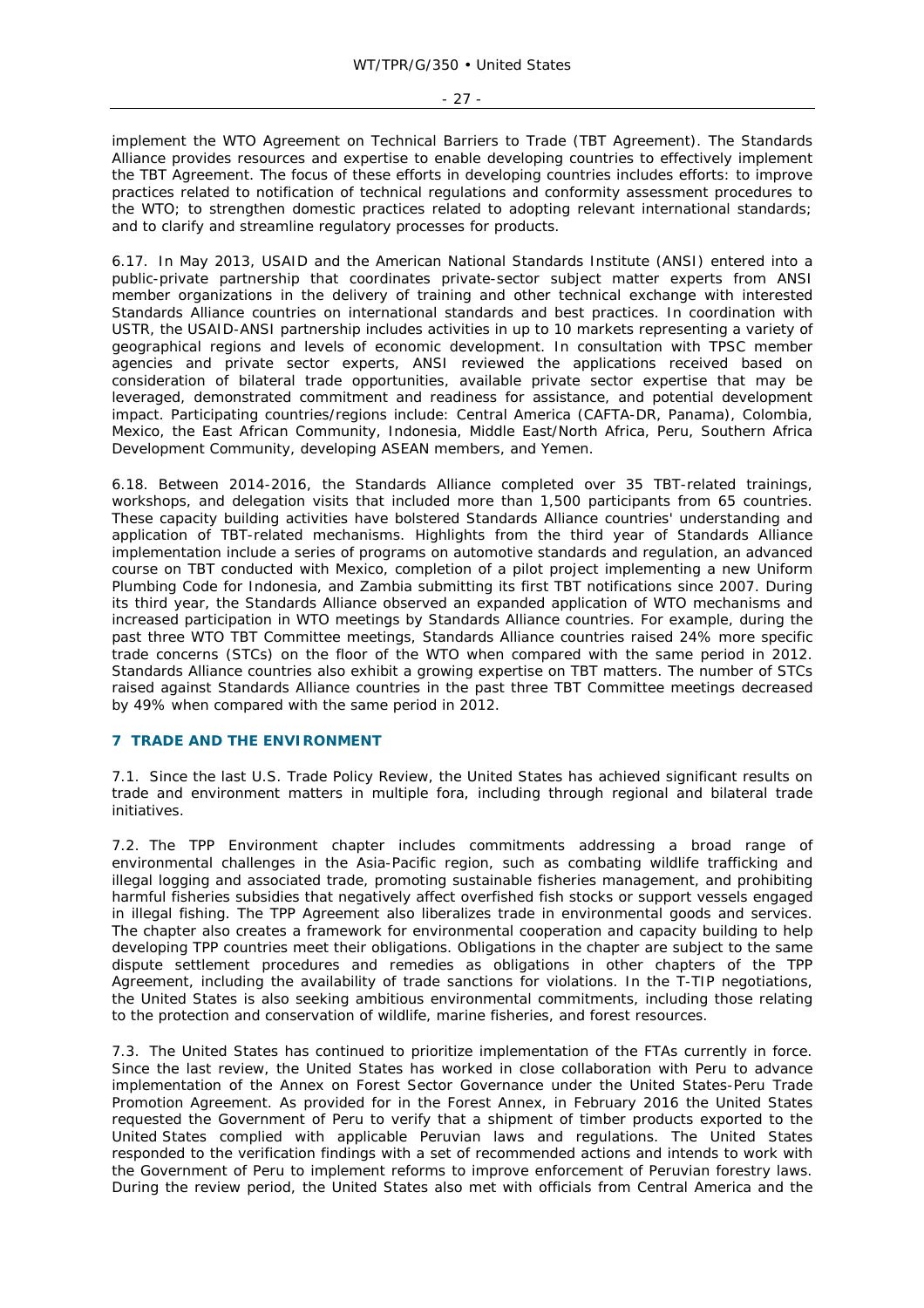Dominican Republic, Chile, Colombia, Korea, Morocco, Panama, and Singapore to discuss implementation of the environment chapters of our FTAs.

7.4. The United States and the 16 other WTO Members participating in EGA negotiations have made significant progress to develop a list of environmental technologies that will be subject to tariff elimination. At the G20 Trade Ministerial Meeting in July 2016, Ministers committed to conclude the EGA negotiations by the end of 2016, and to achieve a landing zone by the G20 Leaders' Summit in September 2016, which EGA participants succeeded in achieving. The EGA will eliminate tariffs on a broad range of environmental technologies such as wind turbines, water treatment filters, and solar water heaters, expanding on the APEC list of 54 environmental goods. In addition to the United States, Australia; Canada; China; Costa Rica; the European Union; Hong Kong, China; Iceland; Israel; Japan; Korea; New Zealand; Norway; Singapore; Switzerland; Chinese Taipei; and Turkey are participating in the negotiations.

7.5. In APEC, the United States continued to work closely with other economies to ensure full implementation of APEC Leaders' 2011 commitment to reduce tariffs on environmental goods to 5% or less by the end of 2015. To date, that commitment has resulted in the reduction of duties on hundreds of tariff lines in the Asia-Pacific region, impacting billions of dollars of trade in clean technologies. In 2016, the United States launched an initiative under APEC's Regulatory Cooperation Advancement Mechanism (ARCAM) aimed at facilitating trade and investment in sustainable materials management (SMM) solutions. This effort will catalogue APEC economy definitions of key terms (e.g. municipal solid waste, recyclable material, renewable energy) that impact trade and investment in SMM solutions as a first step towards addressing the barriers these definitions occasionally create.

7.6. In September 2016, the United States and 12 other WTO Members (Argentina, Australia, Canada, Chile, Colombia, New Zealand, Norway, Papua New Guinea, Peru, Singapore, Switzerland, and Uruguay), announced their plans to negotiate in the WTO a first of its kind, rules-based plurilateral agreement to prohibit harmful fisheries subsidies. The United States anticipates that other conservation-minded WTO Members will join these negotiations and work towards an ambitious, high-standard agreement, while at the same time working to make progress toward a multilateral agreement on fisheries subsidies in the WTO.

7.7. In July 2013, the President issued an Executive Order on Combating Wildlife Trafficking in order to enhance U.S. Government efforts to combat wildlife trafficking. The Executive Order established a Presidential Task Force to develop and implement a National Strategy for combating wildlife trafficking. The National Strategy, released in February 2014, includes a comprehensive whole-of-government plan to address the wildlife trafficking crisis, including by using existing and future U.S. FTAs, environmental cooperation mechanisms, and other trade-related initiatives. The United States has made substantial progress in implementing the National Strategy, including by securing enforceable commitments to combat wildlife trafficking in the TPP Environment Chapter.

7.8. In June 2014, the President issued a Presidential Memorandum on Combating Illegal Fishing and Seafood Fraud. The memorandum established a Presidential Task Force that developed a comprehensive framework to combat illegal, unreported, and unregulated (IUU) fishing and seafood fraud, which is outlined in the Action Plan on Combating Illegal, Unreported, and Unregulated (IUU) Fishing and Seafood Fraud (Action Plan), released in March 2015. The Action Plan specifically calls for the United States to seek commitments from U.S. trading partners to combat IUU fishing and eliminate harmful fisheries subsidies, such as those that go to illegal fishers. The TPP Environment Chapter includes commitments in this areas, and the United States is seeking similar commitments in the T-TIP negotiations.

7.9. Through the APEC Experts Group on Illegal Logging and Associated Trade, the United States worked with other Asia-Pacific economies on efforts to combat illegal logging and associated trade. This work included developing a definitional understanding of what constitutes illegal logging and associated trade, and establishing a reporting template for each economy to report on its laws and regulations that are within the scope of the agreed definition. Additionally, the United States is working bilaterally with China to enhance efforts to combat illegal logging and associated trade.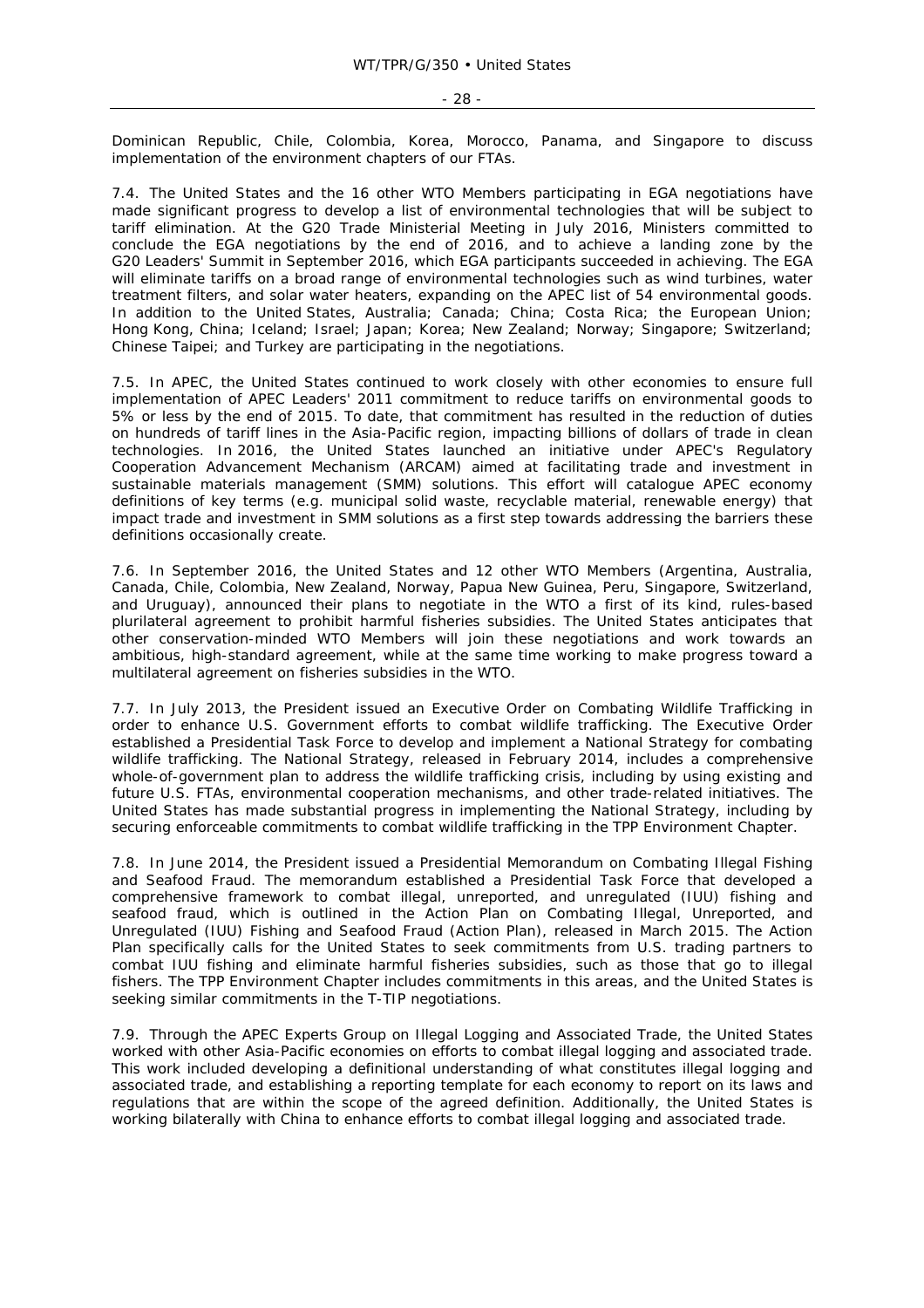#### - 29 -

#### **8 TRADE AND LABOR**

8.1. Ensuring respect for worker rights is a core value, and the trade policy agenda of the United States includes a strong commitment to ensuring that workers and their families in America and around the world benefit from trade. In the TPP, the United States sought to build on the strong labor provisions in the most recent U.S. trade agreements and achieved enforceable rules that protect the rights of freedom of association and collective bargaining; discourage trade in goods produced by forced labor, including forced child labor; promote acceptable conditions of work; and establish mechanisms to monitor and address labor concerns.

8.2. The United States has continued its efforts to enhance U.S. Government engagement with trade partners to improve respect for labor rights and to increase monitoring and enforcement of trade agreement labor provisions. The United States also continues to enhance its engagement with trade partners on labor rights through the formal mechanisms of trade agreements, trade programs, and other means. In 2014, Labor Affairs Council meetings were held under FTAs with Morocco, Panama and Peru, where high-level labor officials discussed workers' rights and employment issues and held open sessions to meet with labor stakeholders and the general public.

8.3. As an essential component of the Administration's trade agenda, President Obama signed into law renewal of the Trade Adjustment Assistance (TAA) programs to assist workers, firms and farmers adversely affected by global competition. On 29 June 2015, President Obama signed the Trade Adjustment Assistance Reauthorization Act of 2015 (TAARA). The TAA Program ensures that workers harmed by foreign trade have the best opportunity to acquire skills and credentials to get good jobs, by offering trade-affected workers retraining to prepare them for the  $21<sup>st</sup>$  century economy. The TAA Program currently offers the following services to eligible workers: training, out of area job search and relocation allowances, weekly income support (Trade Readjustment Allowances (TRA)), wage supplements for older workers (RTAA), and a health coverage tax credit to eligible TAA recipients. In FY2015, US\$507,434,200 was available to carry out the program.

8.4. The United States has continued to promote initiatives on labor rights that strengthen economic integration and build high quality trade agreements around the world. In 2014, the United States developed an initiative with Burma and the international community to develop new tools to help Burma improve fundamental labor rights and set a strong foundation for sustainable growth and development. In October 2014, the United States, along with Burma, Japan, Denmark, and the International Labor Organization (ILO), launched a new Initiative to Promote Fundamental Labor Rights and Practices in Burma. The Initiative will help modernize Burma's labor code, improve compliance with international labor standards, and foster a robust dialogue between the government, business, labor and civil society.

#### **9 SMALL AND MEDIUM-SIZED BUSINESS TRADE**

9.1. Under the Obama Administration, USTR announced a Small Business initiative aimed at ensuring that the specific export challenges and priorities of Small and Medium Enterprises (SMEs) and their workers are reflected in our trade policy and enforcement activities. During 2015, USTR continued to engage with its interagency partners and with trading partners to develop and implement new and continuing initiatives to enhance small business export opportunities.

9.2. U.S. small businesses are key engines for U.S. economic growth, jobs, and innovation. SMEs that export tend to grow faster, add jobs faster, and pay higher wages than SMEs that serve purely domestic markets. Studies by the U.S. International Trade Commission, requested by USTR, reveal that SMEs play a larger role in the export economy than is suggested by traditional trade statistics, with direct and indirect exports by U.S. SMEs supporting about four million jobs in the United States while accounting for over 40% of the total value of U.S. exports of goods and services. But currently, fewer than 5% of American SMEs export goods, and most of those who do, export only one product to one foreign country.

9.3. Several aspects of U.S. trade policy have particular potential to help boost SME exports. These include enhancing trade facilitation work, strengthening and enforcing intellectual property rights, and targeting services barriers that are especially difficult for SMEs, such as requirements for staffing an office in each country to which companies wish to export. Tariff barriers, burdensome customs procedures, discriminatory or arbitrary standards, and lack of transparency